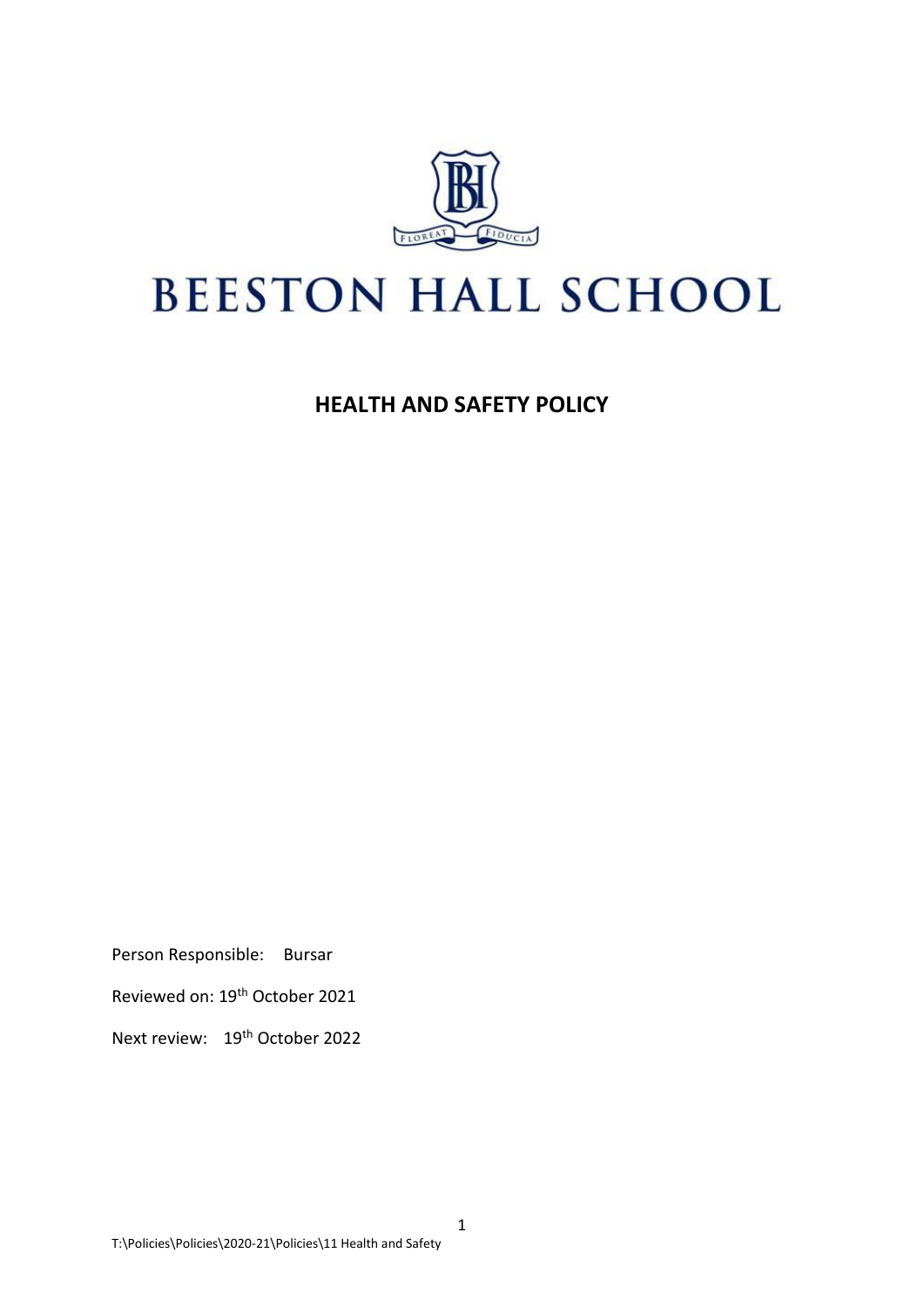## **Contents page**

| Title page and NMS                       | 1         |
|------------------------------------------|-----------|
| Contents page                            | 2         |
| Introduction                             | 3         |
| The policy statement                     | $3 - 4$   |
| Implementing the policy                  | $4 - 5$   |
| Monitoring the policy                    | 5         |
| Organisation for H&S                     | $5 - 18$  |
| Safe Access                              | 19        |
| Accident investigation and reporting     | 19-20     |
| Death or Major injuries                  | $20 - 21$ |
| Minor injuries                           | 21        |
| <b>Specific Arrangements for H&amp;S</b> | 21-23     |
| Appendix                                 |           |
| $A-C$                                    | 24        |
|                                          | 25        |
|                                          |           |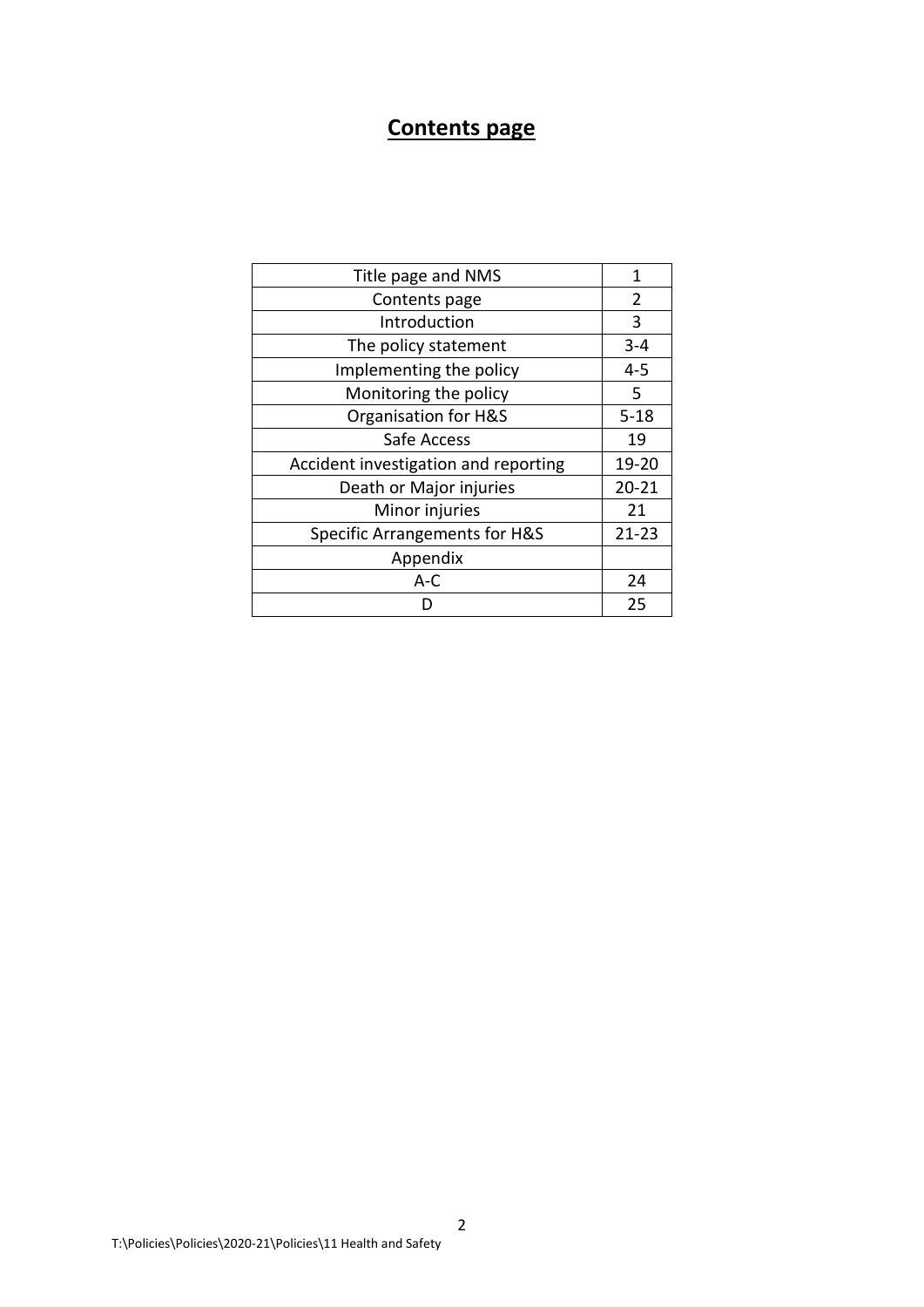#### **Introduction**

This Policy has been compiled with the aim of helping school employees to recognise, understand and accept their duties and responsibilities in occupational health and safety matters.

Although the creation of the document is primarily a legal requirement it is, nevertheless, a practical working document, the purpose of which is to stimulate action.

Such actions should, by the setting of standards, ensure the health and safety of educational staff and pupils, other employees of the school, contract workers and visitors to school premises.

The setting of such standards is achieved by identifying conditions, conduct, systems of work and education and training activities that could be unsafe or present a health hazard and then specifying a safer risk-free approach.

The effectiveness of the standards will depend upon the degree of co-operation by all employees in setting them, applying them and checking that they are achieving their objectives.

The following policies should be read in conjunction with this policy:

- **Fire prevention policy**
- **Risk assessment policy**
- **COSHH policy and Risk Assessment policy**
- **Slips and Trips policy**
- **Workplace transport safety policy**
- **Policy on PAT testing and Electrical devices**
- **Occupational stress policy**
- **Management of asbestos policy**
- **Legionella management policy**
- **Swimming pool policy**
- **Covid 19 General Risk Assessment**
- **Covid 19 September Planning Document**

The following **Health and Safety Policy** Statement applies to all school premises and activities.

#### **The Policy Statement**

It is the policy of Beeston Hall school to conduct its affairs in a manner whereby the highest reasonably achievable health and safety standards are set and maintained, consistent with a well-run educational establishment.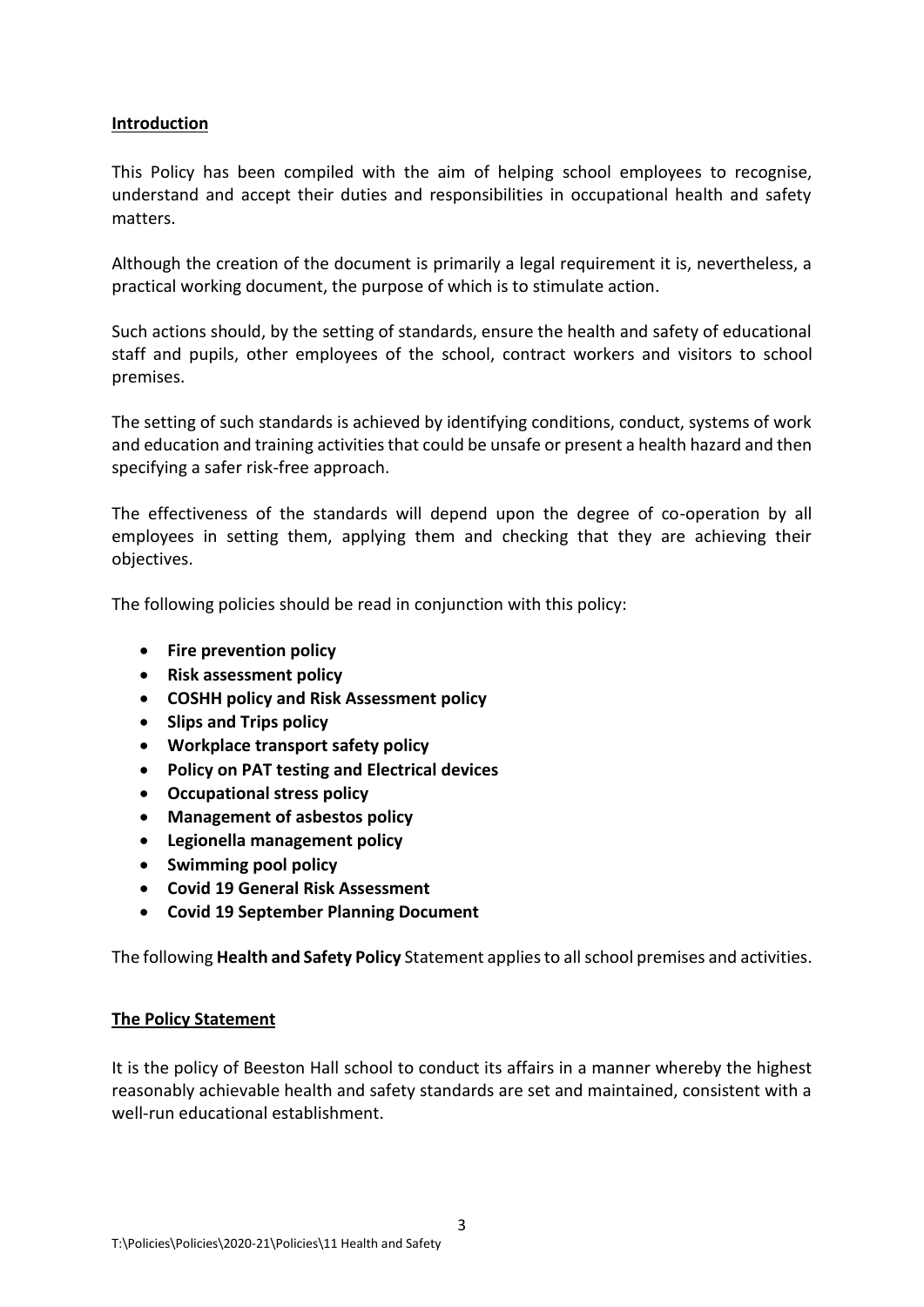The school recognises and accepts its responsibilities for providing such standards in order to ensure the continued health and safety of education staff, pupils, other employees of the school, contract workers and visitors to the school premises.

In particular, the school will ensure that, as far as reasonably practicable, all premises, plant, equipment, systems of work and educational facilities and procedures are safe and without risk. They will also provide such information and training as necessary and establish consultative channels and procedures so that staff representation on health and safety matters can be made and discussed.

Whilst all employed persons on school premises have specific duties and responsibilities under the **Health and Safety at Work Act** (Appendix A1), the school expects that senior members of staff will treat health and safety matters as equal in importance to their other managerial and leadership duties, and thereby set an example and standard for all other employees. Beeston Hall school, school staff and others also have a duty under the common law to take care of pupils in the same way a prudent parent would do so.

Equally, the Head and Governing Body expect all other employees to fulfil their legal responsibilities and act with reasonable care at work for the health and safety of themselves, and to co-operate with the Head in ensuring that all legal and school-required health and safety provisions are observed.

Implementing the policy is covered in detail and employees and others, such as contractors, will either be given copies of those sections applicable to their job function, or the copies will be readily available at their normal place of work.

Copies of the complete document will be available for inspection at the following locations:

- The school office,
- On the staff shared drive at T:\Policies\Policies\2019-20\Policies\11 Health and Safety

This policy statement will be regularly reviewed and amended in accordance with changes in legal, school or technical requirements.

## **Implementing the policy**

Implementing the policy requires commitment by everyone and although such commitment is best created by leadership-generated motivation, the legal motivation should not be overlooked, with criminal law in the form of the **Health and Safety at Work Act** (Appendix A1) placing very clear duties and responsibilities on employers and employees.

Whilst the compulsions of criminal law are always there in the background, the school sees the Policy Statement as more concerned with the day-to-day realities of managing and running a business which, of course, is to do with people and their responsibilities and work activities.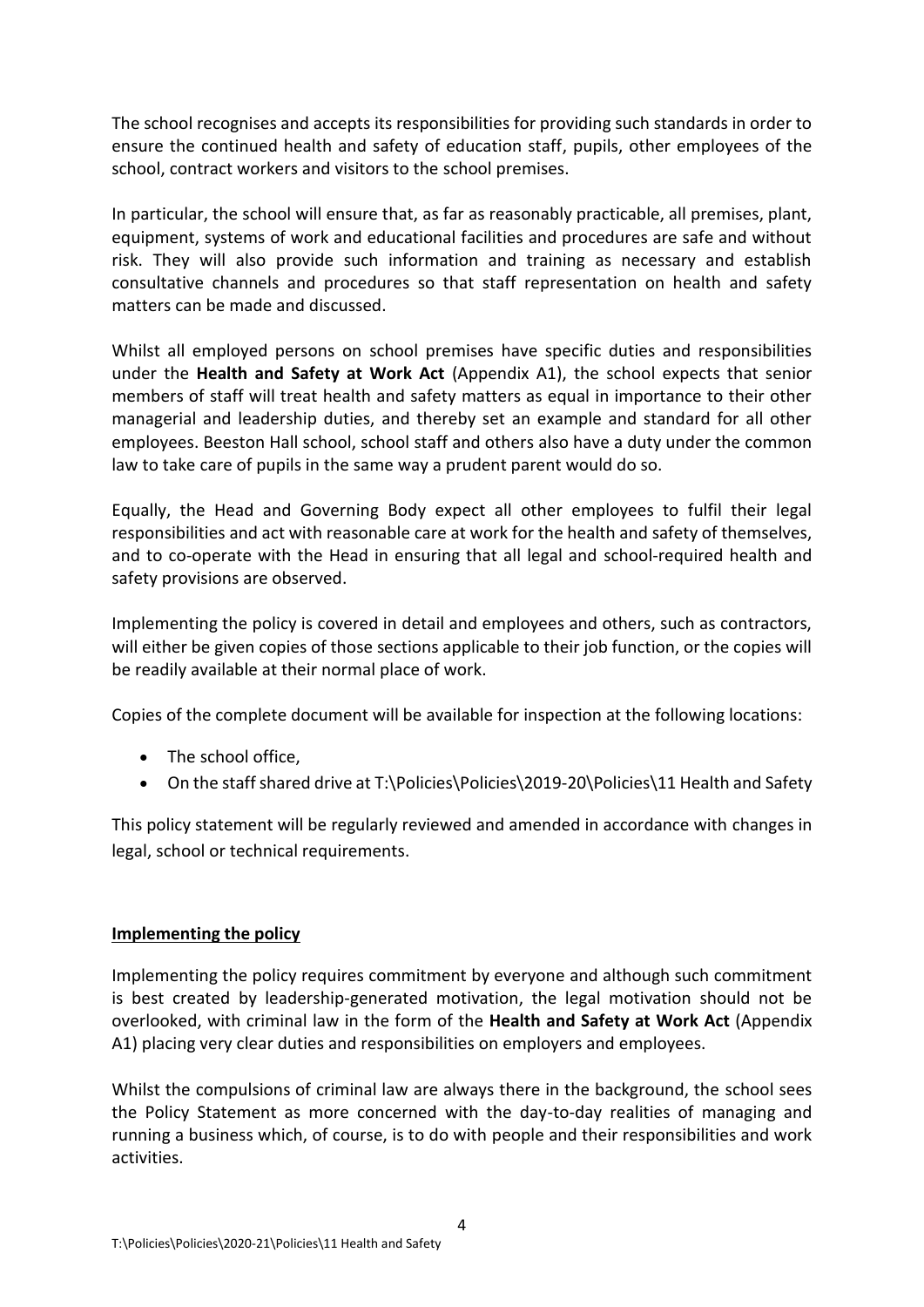The "**Organisation**" is to do with people, their working relationships with each other and their duties and responsibilities in respect of health and safety matters. The duties and responsibilities obviously vary according to status, and can become more onerous relative to seniority and/or job function.

Education staff and other school employees should carefully note the health and safety functions they are charged with carrying out and bear in mind that they owe a special duty of care to pupils, with this applying especially to those teaching staff who are also in the position of "in loco parentis".

The "**Arrangements**" are the methods, techniques and systems of work, or play, aimed at preventing injuries or ill-health arising from accidents and thereby achieving compliance with legal requirements and the school policy objective.

The methods, techniques and systems are based on either legal requirement, approved codes of practice, official guidance notes or developed good safety practices. Individually or in combination, these aspects become the standards that have to be complied with.

The "**Arrangements**" set out in this **Health and Safety Policy** are not and should not be assumed to be exhaustive relative to each subject.

## **Monitoring the policy**

Verification as to whether the stated "Functions" and "Standards" are being carried out can best be achieved by a scheme of monitoring, whereby staff are required to carry out spot or occasionally more in-depth checks to ensure the allocated functions and safety standards are not being forgotten or overlooked.

The Health & Safety Committee meets once a term to review and monitor Health & Safety issues within the school, ensuring that standards are monitored and met, while also reviewing ongoing Health & Safety issues. When it has not been possible to meet, the Bursar produces a Health and Safety Termly Report for all H&S Committee Members. Also, a Health & Safety report is also prepared for the full Governing Body meetings held termly.

Health and Safety is also on the agenda for every senior leadership and senior management meeting where information can be shared from the committee and also where staff are able to pass on any concerns.

The Head and the Bursar will also carry out random checks, and in all cases the objective will be to ensure that the standards achieved in all the specified activities conform as closely as possible to the objectives and standards stated in the **Health and Safety Policy**.

Such checks and inspections should be noted in a log, kept by the Bursar and it is important to note successes as well as failures, and follow up actions if any.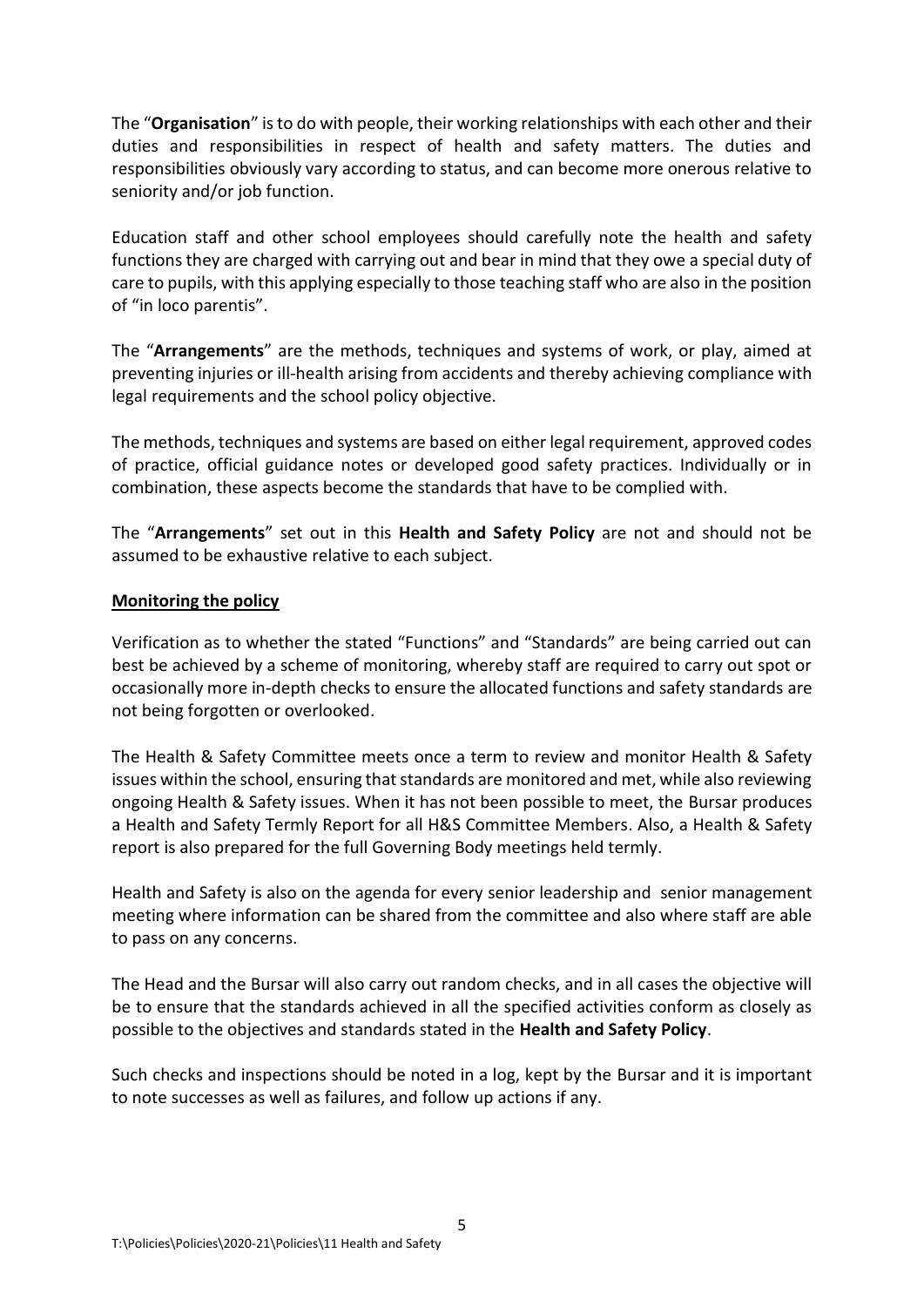#### **The Organisation**

#### **Role of Governors**

The Governors recognise and accept ultimate responsibility for all matters to do with the health and safety of those people who are employed by the school and those who are undertaking their education at the school, both when present on school premises and when engaged in authorised activities to do with their employment or education away from premises.

The Governors also recognise their responsibility to make all reasonable efforts to ensure the health and safety of contract workers and visitors to the school premises, so far as the premises and plant, equipment, and substances there for use by the school are concerned.

Whilst every employee and others involved in school activities have personal responsibility to co-operate in safeguarding themselves whilst on school premises, some individuals and groups of people have additionally been given the authority to fulfil the Governors' responsibilities for health and safety as specified in this **Health and Safety Policy** document, with the Head/Bursar being assigned the central role of overseeing the co-ordination and application of the school's Health and Safety Policy.

#### The governor responsible for Health and Safety is TBA

## **The Role of the Head**

In representing the Governors the Head has been assigned the responsibility of overseeing the co-ordination and application of the **Health and Safety Policy**.

This role includes:

- Overall allocation of resources for the maintenance of school properties and plant.
- The dissemination of new or up-dated statutes, guidance and school requirements on health and safety matters to appropriate school staff or further dissemination.

#### **The role of the Safety Officer – Bursar**

The Bursar undertakes the duties of Safety Officer and is responsible for ensuring safe conditions of work for staff, pupils and authorised visitors to the school. This responsibility will be discharged by direct action or by delegation to Heads of Department. The Bursar is directly responsible for ensuring that the following systems are maintained under running contracts in a safe and serviceable condition:

- The school fire alarm system.
- The school fire extinguishers.
- Fixed electrical installation tested in accordance with the Act.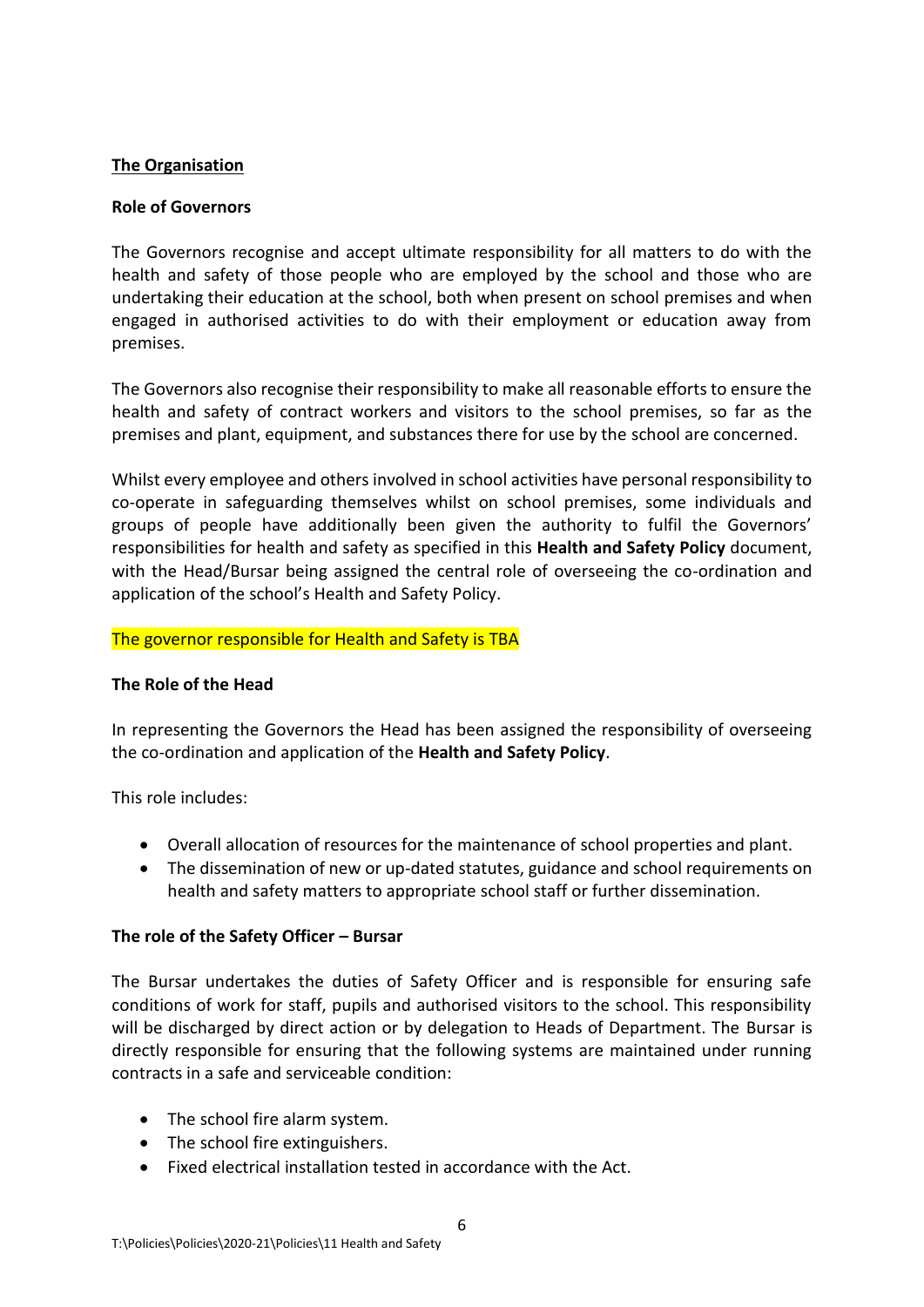- Portable electrical appliances tested in accordance with the Act.
- Sports Hall Equipment.
- Water Storage and Supply Systems.
- The school central heating boiler system.
- The updating and correction of this Health and Safety Policy and Standards Guide.

The Bursar will give particular attention to ensuring that the monitoring of the personally specified functions and safety standards are carried out by the respective bodies.

The ancillary staff responsible for catering, cleaning and some ancillary services are answerable to the Bursar in respect of their work and, in particular, their compliance with the undertaking to fulfil all health, safety and hygiene responsibilities.

The Bursar also chairs the Health & Safety Committee and is responsible for the implementation of any physical works required as a result of such meetings with respect to Health & Safety concerns.

## **The Health and Safety Committee**

The Health and Safety Committee is made up of the following staff:

- The Bursar Safety Officer
- The Head
- The Deputy Head Academic
- The Deputy Head Pastoral and COVID-19 Coordinator
- The Head of Boarding Fire Officer
- The School Nurse Medical
- The Maintenance Supervisor
- The Head of Science whole school teacher representative
- The Director of Sport

The Health and Safety Committee meets once a term to discuss matters of health & safety within the school. They are responsible, along with all staff, for monitoring all health & safety procedures and measures throughout the school.

They are responsible for reviewing safety procedures as a consequence of an accident and the resultant investigation for future enactment.

As a result of this, the Health and Safety Committee will then meet with the Head with recommendations for future action. Any serious concerns would be then forwarded to the Chair of Governors and other Governors for discussion.

The role of the Committee is to:

- Discuss matters concerning Health and Safety, changes in regulations.
- Monitor the effectiveness of health and safety within the school.
- Review accidents and near misses.
- Discuss preventative measures.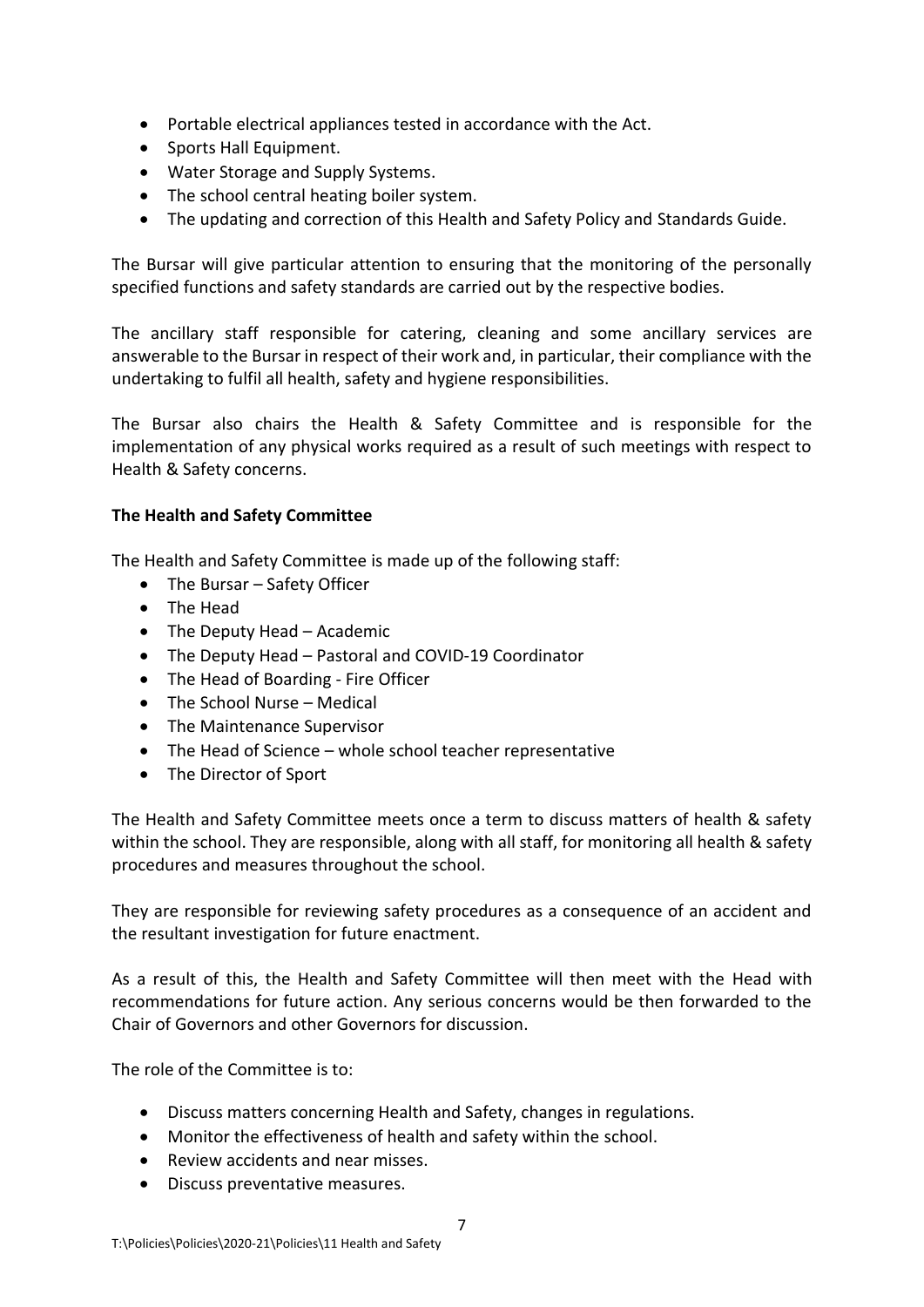- Review and update risk assessments.
- Discuss training requirements.
- Monitor the implementation of professional advice.
- Assist in the development of safety rules and safe systems of work.
- Monitor communication and publicity relating to health and safety in the workplace.
- Encourage suggestions and reporting of defects by all members of staff.

### **All Teaching Staff**

Teachers are responsible during classroom, extra-curricular activities and any other duty detailed by the Head for:

- Ensuring the safety and healthy environment of pupils in their care as far as is reasonably practicable and pupils are not required to carry out any physical task which is likely to constitute an unreasonable hazard to their health and safety.
- Ensuring proper use by pupils of safety devices and/or equipment and protective clothing where provided.
- Ensuring that pupils are instructed in safety procedures for all operations and processes, and, in particular, for those involving known hazards.
- Ensuring that pupils are aware of the location of fire alarm points relevant to their class or activity.
- Initiating aid in the event of an accident and where necessary calling for the aid of the medical department.
- Reporting to their Head of Department any known safety hazard, accident or an occurrence which has or is likely to adversely affect the pupils.

## **Boarding Staff**

Boarding Staff have the duty to ensure that:

- All their pupils fully understand what to do in the event of a fire alarm sounding.
- Regular fire evacuation practices take place.
- All fire check doors are closed, especially at night in boarding houses, unless they have a door guard.
- Fire fighting equipment is not misused or interfered with.
- Pupils' own electrical equipment is correctly connected to power plugs and that there are no multi-sockets, poor-quality extension leads or obstructed ventilation panels on any power equipment that could be the cause of a fire and that all electrical items are switched off when the room is vacated.

#### **All other employees**

(Maintenance, Administrative, Catering, Domestic and Technical)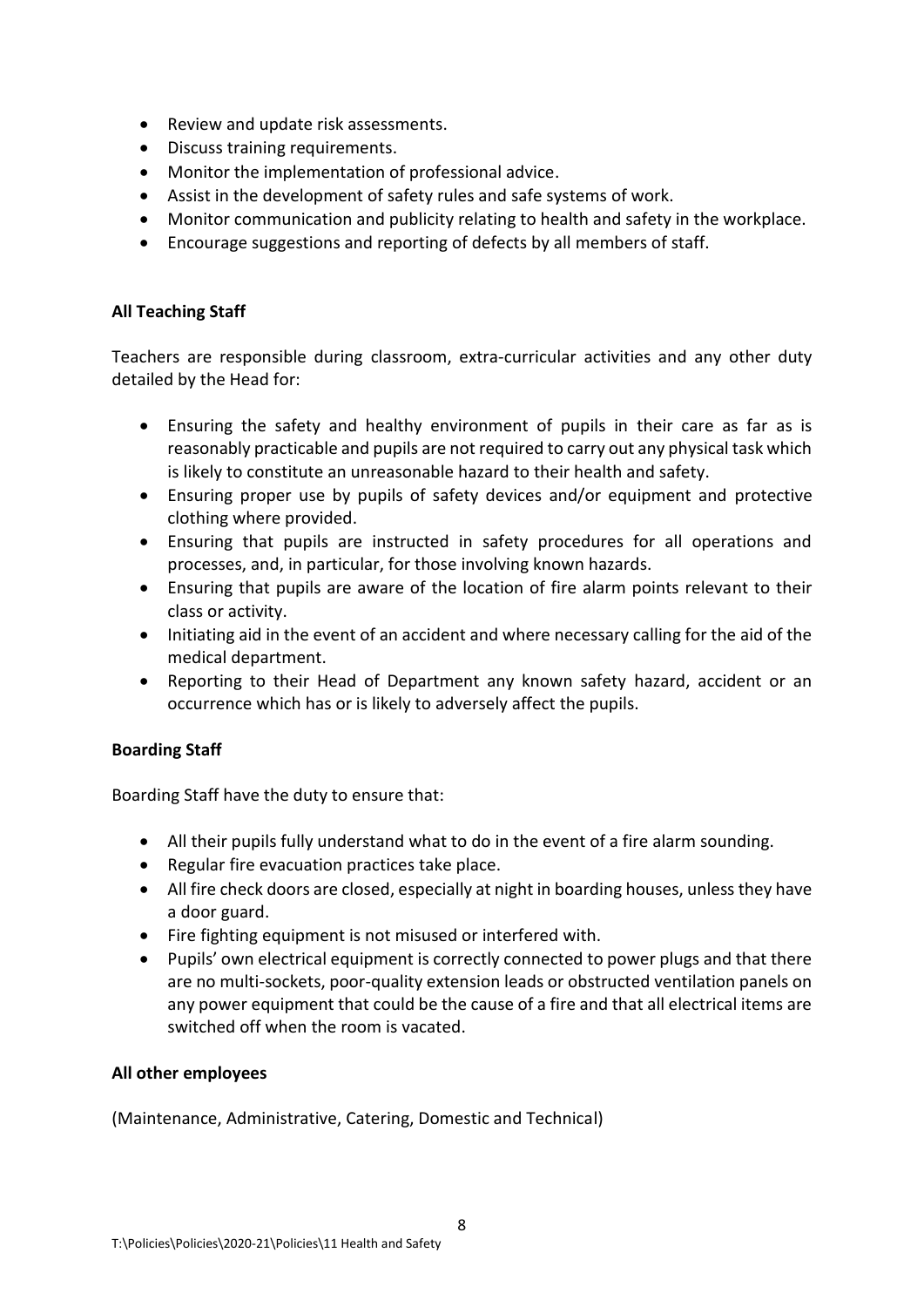All employees are legally required to co-operate with the school in respect of health and safety requirements and in the application of health and safety standards.

- All employees should wear the correct clothing and safety equipment required by their job (personal protective equipment), e.g. wearing eye protection when there is foreseeable risk of eye injury, wearing hearing protection in noisy situations (as specified in the Control of noise at Work Regulations, 2005 (appendix B1)), wearing head protection when engaged in building operations (as required by the Health and safety in construction (use of hard hats ) regulation) (appendix B4) and wearing stout work shoes, preferably safety footwear, when engaged in general maintenance activities.
- Employees should always conduct themselves in a manner whereby they do not endanger themselves or others while on school premises.
- If there is conflict between the requirements of their job and health and safety requirements, they must bring this to the attention of their superior.
- All employees should assist in the investigation of accidents and dangerous occurrences.

## **External Advisors for Health and Safety**

At Beeston Hall School, we use external consultants to advise when needed on matters of health and safety within the school.

- Structural Surveyors will provide advice on the external fabric of the school.
- Engineers monitor and service the school's plant and equipment, including boilers annually and as appropriate.
- All Sports equipment and machinery used in both Art and Design and in the maintenance department are reviewed annually.
- The school's adherence to health and safety in catering and cleaning is subject to external inspection by the Environmental Health Officer (EHO). In addition, the Bursar arranges for:
	- o The deep cleaning of all equipment, high level cleaning of all cooking, food preparation and storage surfaces and areas etc a minimum of three times a year.
	- o Appropriate pest control measures in place.
- The school has a professional fire risk assessment which is updated by the Fire Officer and reviewed by the Norfolk Fire liaison officer every three years, more frequently if significant changes are made to the interior of buildings, or new buildings are bought or added.
- In addition to the weekly fire alarm tests, the alarm system will be tested bi-annually by a qualified contractor from October 2015.
- The school will have a professional risk assessment for Legionella, carried out according to regulations and a water sampling and testing regime in place.
- The school maintains an asbestos register and the Bursar is responsible for ensuring that it is kept up to date and for any sampling or removal before major works takes place. The Bursar is also responsible for making sure that Contractors are fully briefed on areas of asbestos before starting work.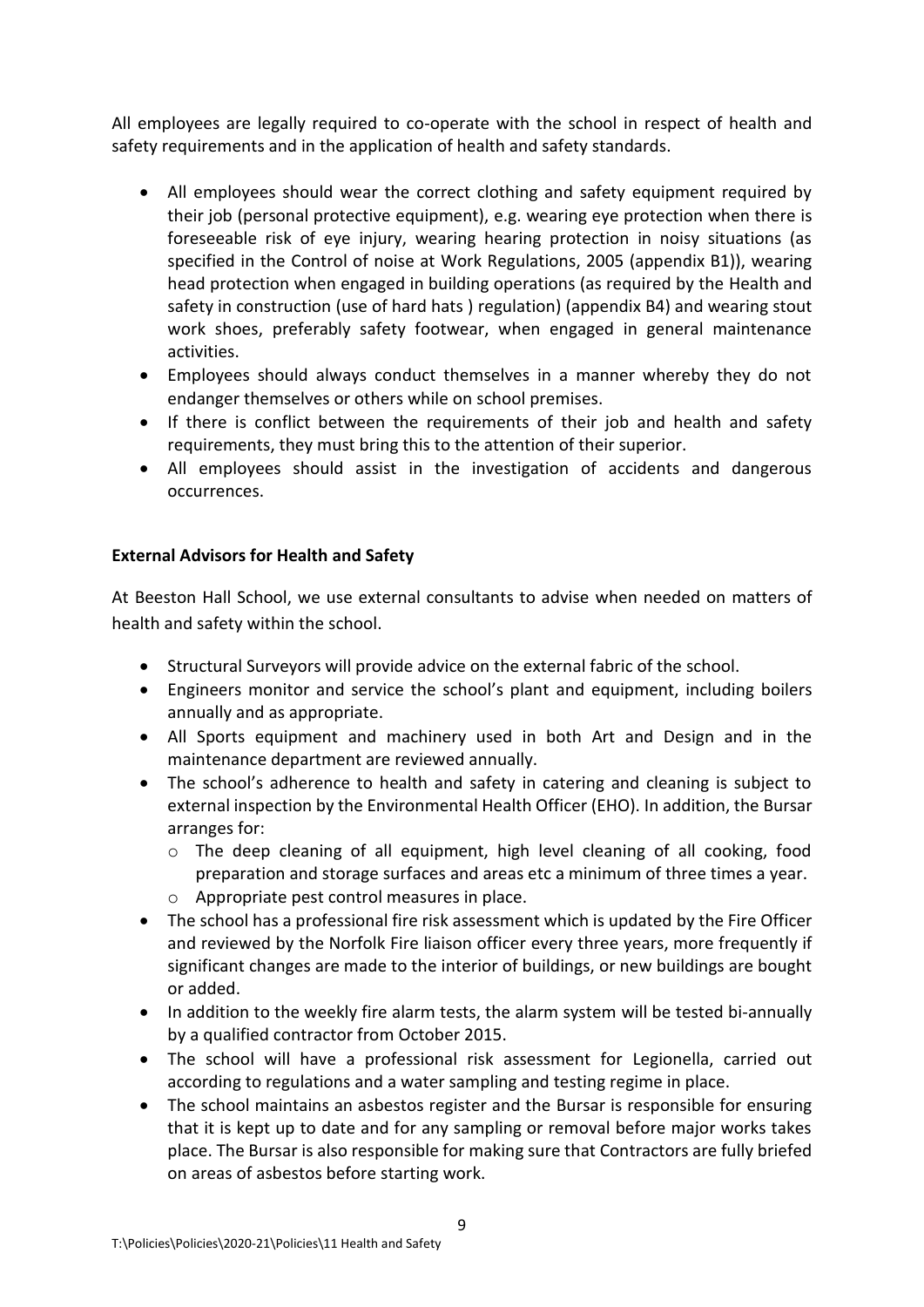- The school has current electrical test certificates for all its buildings. It uses NICEIC qualified Electrical Engineers to inspect and maintain its electrical installations all of which are RCB protected and meet the requirements of BS7671 IEE wiring regulations.
- All work on gas boilers and appliances is carried out by registered Gas Safe Engineers
- All lightning protection and earthing conforms to BS 6651-1999 or to BS EN 62305. It is tested annually by a specialist contractor.
- A qualified Planning Supervisor is used in order to ensure compliance with the Construction (Design and Management) Regulations 1994 (Appendix B2) whenever major work is undertaken.

#### **Special Responsibilities**

#### **Safety and Security**

- Building security (including alarms, CCTV, locking external doors and windows) is the responsibility of the Bursar, who in turn has delegated day-to-day management to the Head Groundsman.
- Preventing unsupervised access by pupils to potentially dangerous areas, such as the swimming pool, the science laboratories, the design technology rooms etc  $-$  the Bursar and Head Groundsman working in co-operation with the Director of Sport and Heads of Science and Art/DT.
- Controlling lone working after hours: Bursar in conjunction with the Head Groundsman
- Ensuring that all visitors book in at Reception or with the Groundsmen and wear visitors' badges – the school Office and the Head Groundsman.

#### **Vehicles**

- Car parking on site and vehicles on site the Bursar.
- Ensuring the school minibus and other vehicles are properly maintained and roadworthy – the Bursar and Head Groundsman.

#### **Accidents**

- Maintaining an accident book and reporting notifiable accidents The school Nurse, who is also responsible for keeping statistics of accidents and preparing any summary reports for the Health and Safety Committee.
- Escorting pupils to hospital (and informing their parents) School Nurse.
- Checking that all first aid boxes and eye washes are kept replenished school Nurse.
- Food Allergens and ingredient listing for pre-packed and food provided to visitors catering team/Nurse and Headmaster PA.

#### **Fire Prevention**

- Keeping fire routes and exits clear All Staff.
- Electrical Safety Testing. All the buildings have current electrical installation certificates – the Bursar.
- Regular portable appliance testing Bursar.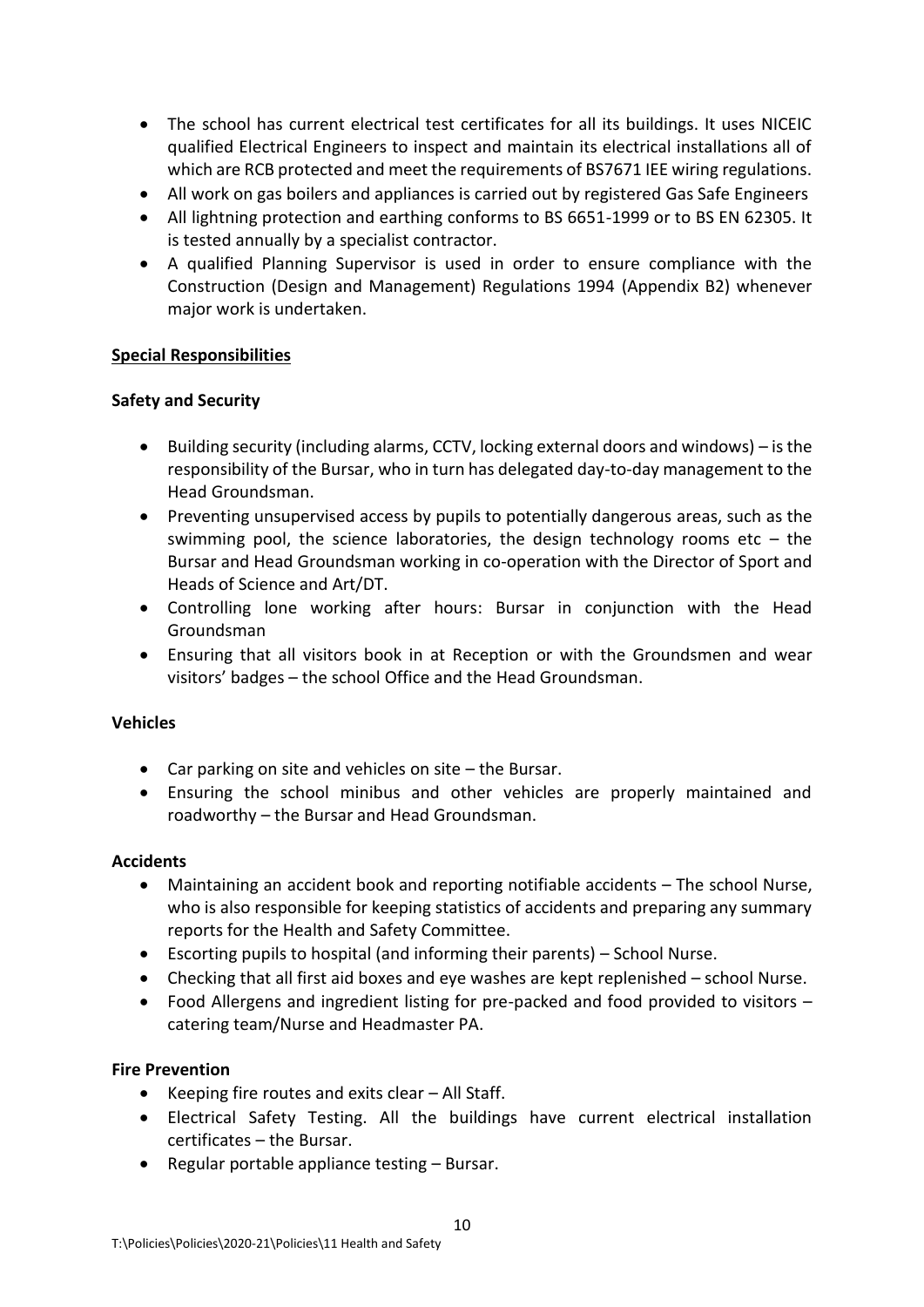- Testing all fire alarms weekly (and recording all tests). Head Groundsman, Monitored by Fire Officer termly.
- Arranging a bi-annual service of alarms, smoke detectors and emergency lights.
- Fire extinguishers are checked annually Head Groundsman.
- All gas appliances (boilers, kitchen equipment etc) are regularly maintained and serviced by Gas Safe Registered Engineers – Groundsmen and Bursar.
- Ensuring that flammable rubbish and combustible materials are stored away from buildings – the Head Groundsman.
- Termly fire practices, combined with a programme of inducting new staff and pupils with emergency escape procedures help to ensure that the school can be safely evacuated in the event of a fire – the Fire Officer.
- Switching off all kitchen equipment at the end of service Cook on duty.
- Checking that all Scientific, Art and DT equipment is switched off at the end of the school day – the Heads of Science, Art and DT.
- Switching off lights and computers when finished with use: all Staff.
- Securing flammable materials used in teaching or maintenance locked in purposemade, flame-proof containers – The Heads of Science, Art and the Head Groundsman.
- Shooting range equipment to be locked in fire-resistant store that is within a permanently locked room – Shooting Master.

#### **Water, Drainage etc**

The Bursar, together with the Head Groundsman, is responsible for:

- Maintaining water quality. A sampling regime, using external contractors, is in place.
- Ensuring that drains, gutters etc are kept unblocked. Checking that all drain runs are clear.

#### **Risk Assessments**

Ensuring that up-to-date risk assessments are maintained for:

- Fire the Fire Officer and monitored by the Bursar
- Legionella the Bursar
- All rooms, corridors and exits the Bursar
- Catering and cleaning functions, (including Hazard Analysis Critical Control Points (HACCP (Appendix B3) system of food hazard awareness and Control of Substances Hazardous to Health (COSHH (Appendix B6)) procedures) – the Bursar and School Nurse
- Grounds maintenance (including use of pesticides and COSHH) the Head Groundsman.
- Maintenance functions, (including working at heights, electricity, manual handling, and building work, use of power tools, COSHH and flammable materials) – the Head Groundsman.
- Asbestos Register the Bursar.
- Reprographics machines and copiers the school Office Staff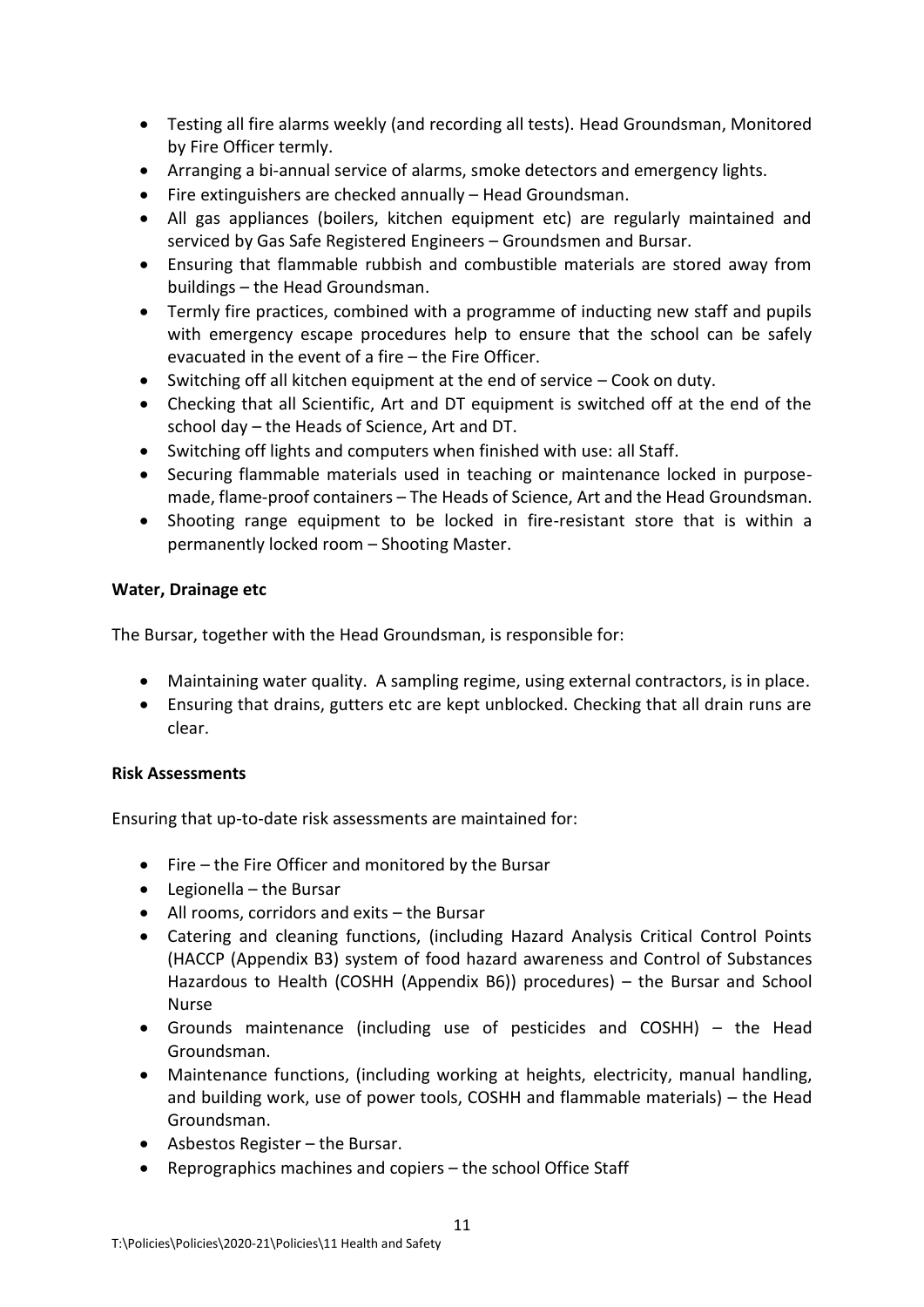Ensuring that up-to-date risk assessments are maintained for teaching in the following areas:

- Science (including COSHH and flammable materials) Deputy Head Academic
- All outdoor games Director of Sport
- Swimming Director of Sport
- Athletics Director of Sport
- Dance and gymnastics Director of Sport
- Drama Head of Drama
- Art (including COSHH and flammable materials) Head of Art
- Music Director of Music
- All outdoor lessons Director of Studies
- All visits and trips Educational Visits Co-ordinator

## **Training**

Responsibility for organising (and maintaining records of training) is as follows:

- Minibus training Deputy Head Pastoral and Headmaster PA
- Science-related health and safety training Head of Science
- Art and Design-related training Head of Art
- Health and safety training for the Catering and Domestic staff Bursar
- Briefing new pupils on emergency fire procedures Fire Officer
- Briefing new staff on emergency fire procedures Fire Officer
- Inducting new staff in health and safety The Head
- Identifying specific health and safety training needs of Staff all Heads of Department and Line Managers or Supervisors.
- First aid training The School Nurse and Headmaster PA

## **Fire Precautions**

- The Bursar and Head of Boarding, who is also Fire Officer, for general fire precautions.
- The Boarding Staff are responsible for producing a 'fire evacuation plan' for night use.
- All Staff are responsible for managing the evacuation during the day.
- The Boarding Housemaster is responsible for ensuring that staff and pupils are familiar with the approved evacuation plans.
- The Boarding Housemaster is responsible for the carrying out of fire drills at regular intervals during the day and night. A record of these drills is to be maintained and their effectiveness is monitored by the Bursar and the Deputy Head.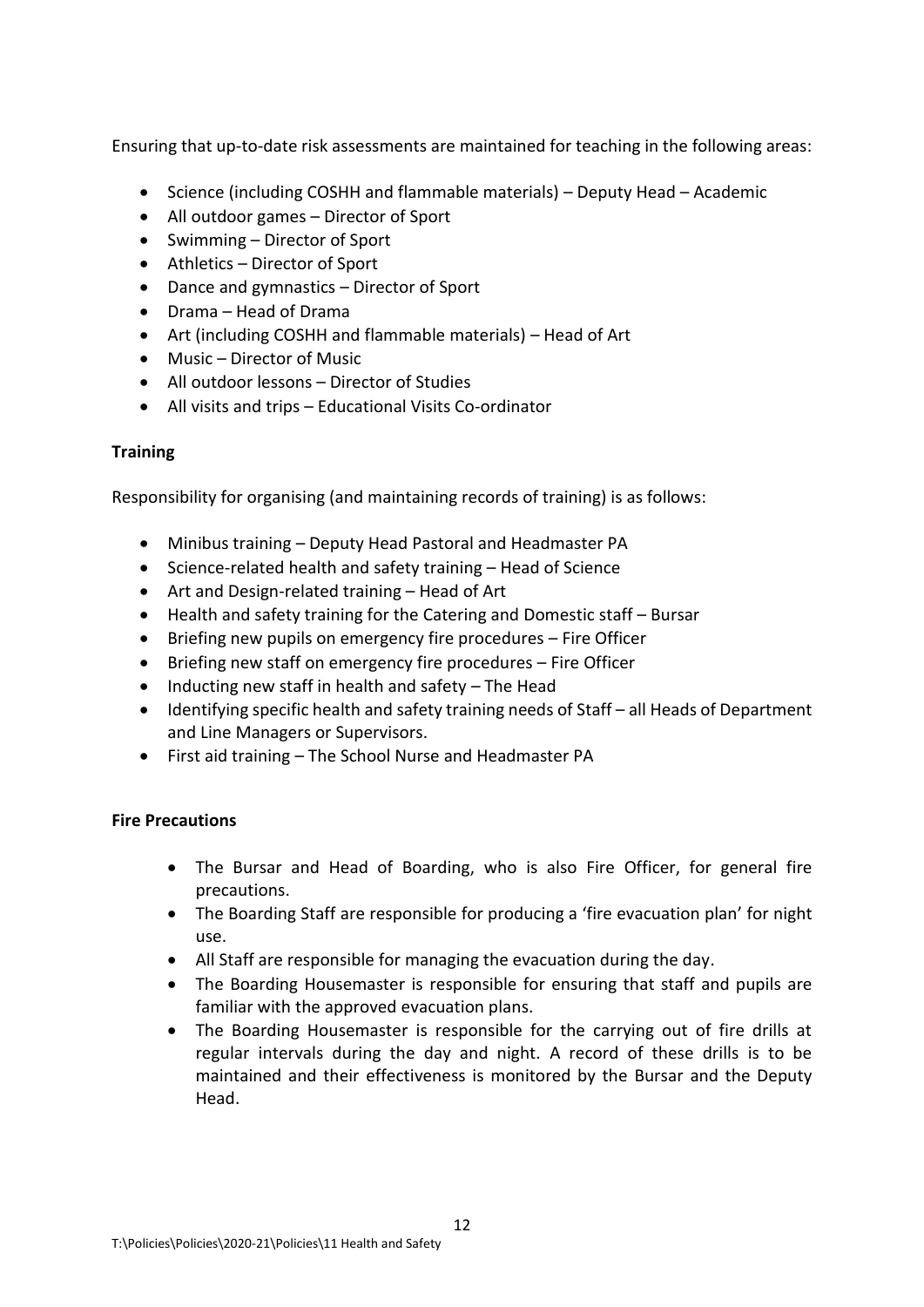## **Emergency Lighting (Luminaires)**

The Bursar employs a suitably qualified contractor who isresponsible for carrying out user checks of all emergency lighting systems. The user check consists of switching the luminaires on to their standby batteries as follows:

- Test A. Twice yearly for a period of one hour. The luminaire must remain illuminated during the period of the test.
- Test B. Once every two years for the rated duration of the standby capacity of the luminaire. i.e. hours rated.

Test A as appropriate is to be carried out during a holiday, when the test is to be carried out on the first working day following. Test B is to be carried out on the biannual anniversary of the previous Test.

## **First Aid**

- The school Nurse is responsible for implementing the school's First Aid Policy.
- The School Nurse is responsible for the provision and maintenance of first aid equipment for the use of all staff and pupils.
- The school Nurse is responsible for the provision and maintenance of first aid appliances.

First aid boxes for school buses, the kitchen, ground and maintenance staff, cleaners and for general use are to be provided in the following locations:

- Kitchen
- Grounds Office
- Surgery
- Office
- The first aid kits are to be checked by the School Nurse at the beginning of each month and replenished as necessary, with the exception of the kit used for school matches, which should be replenished after every home match as necessary.
- The School Nurse is to maintain a record of all accidents requiring medical attention and of the treatment provided in each case. Follow-up action in accordance with the form 2508 procedure (Appendix C1) is to be taken where necessary. The records detailing when, how and where the accident occurred are to be presented to the Head for examination.
- The Science Labs and Art & DT Departments all have eye wash equipment.

The Grounds Team have their own accident book for when no other staff are on site.

Refer to the **First Aid Policy** for more information.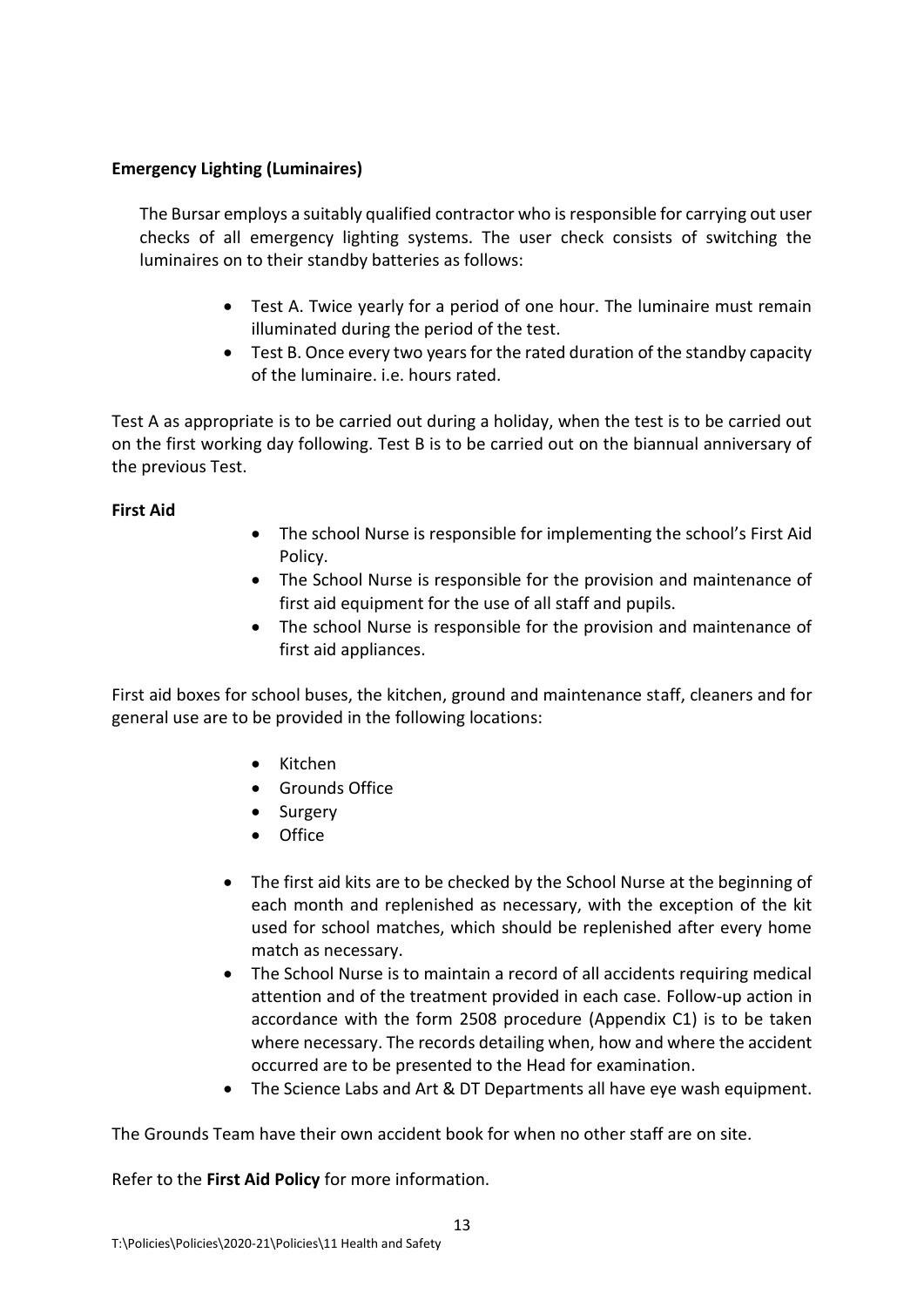#### **Laundry Room**

- The School Nurse or Bursar is responsible for ensuring that personnel employed in the laundry room are fully conversant with the manufacturer's operating instructions for the washing machines and tumble dryers.
- Each person employed in the laundry room must be aware of, and understand, the manufacturer's recommended safety precautions for the installed washers and dryers.
- The School Nurse is to ensure that the Bursar is informed as soon as possible of any defects that might hazard the safe operation of the laundry room machinery.
- The laundry room equipment is only to be operated by those personnel specifically employed on and trained in laundry duties and the room is out of bounds to all other personnel.
	- The following servicing is to be carried out on all tumble dryers:
		- By operator daily before use isolate incoming electrical mains supply.
		- Check for damage to the door (including door seal), front panels and controls.
		- Check that the drum has not been damaged and that there are no sticky deposits (e.g. sweets left in garment pockets), or foreign bodies lodged in the drum (e.g. hair grips or curtain hooks). Move the drum one full turn to ensure it rotates freely.
		- Remove all accumulated lint from the lint compartment. Lightly brush of any lint that may be left on the lint screen. If there is any damage to the lint screen, it should be replaced. The dryer must not be operated without the line screen filter in place.
	- By operator weekly:
		- carry out daily checks
		- Check the area behind the dryer for any lint leaking from ducting joints, etc. Repair any visible leaks with ducting tape.
		- Check the area outside the air inlet grill to ensure that it is not being obstructed.
		- Check the final outlet point of the exhaust ducting to ensure it is not being obstructed.
	- By operator monthly.
		- Carry out weekly checks.
		- Remove lint screen and carefully clean the area under the drum making sure that the temperature sensing devices are clean and free from lint.
		- Before replacing carefully vacuum the surface of the lint screen.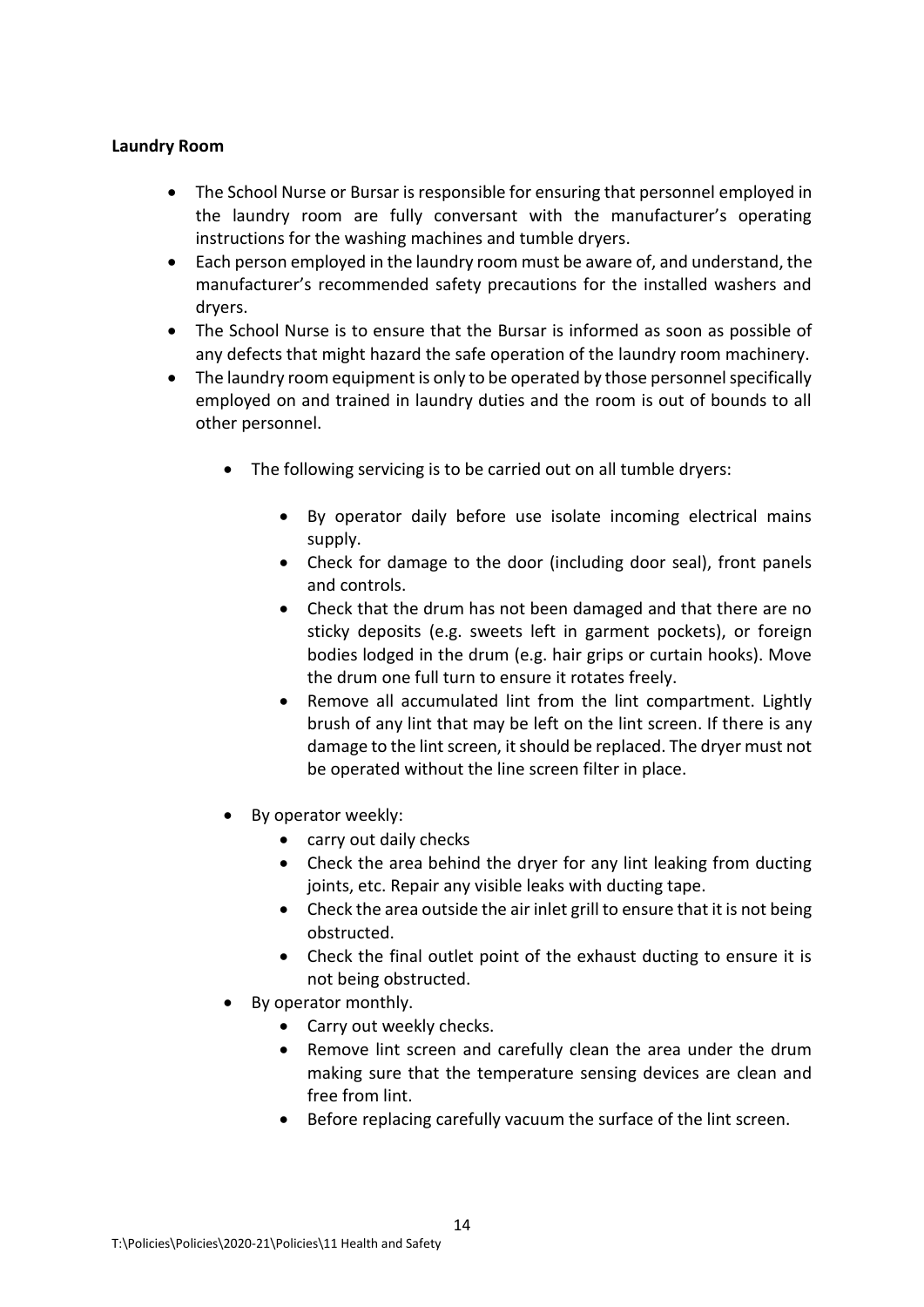### **Swimming Pool**

The Director of Sport is responsible for:

- All aspects of safety when the Swimming Pool is in use by staff or pupils in accordance with the Swimming Pool Risk Assessment.
- The Head Groundsman is responsible for carrying out water purity checks for acidity and chlorine levels when the pool is in use and for recording the findings of these checks on the appropriate record sheet kept in the Swimming Pool Shed.
- The Bursar is responsible for maintaining the Swimming Pool in a safe condition for use by staff and pupils.

#### **School Mini Bus.**

- The Bursar is responsible for the roadworthiness of the minibus.
- The Grounds Staff will carry out an inspection of the minibus prior to its use at any time and is to certify the roadworthiness of the vehicle in the log book.
- The Grounds Staff will check the log book weekly to ensure that any defects are noted and rectified.
- All drivers are to check the log book before use of the bus and are to independently satisfy themselves of the road worthiness of the vehicle and that the 'first aid kit' and a mobile phone is carried on all journeys.
- All drivers should use the minibus checklist enclosed in the log book before embarking on any journey.

#### **If there are any doubts THE VEHICLE IS NOT TO LEAVE THE SCHOOL.**

- The driver of the bus is responsible for the safety and behaviour of their passengers, for ensuring that seat belts are worn by all passengers and for entering defects in the vehicle log book.
- Defects affecting roadworthiness are to be reported immediately to the Bursar and noted in the log book by the Head Groundsmen.

#### **Maintenance and Grounds Staff.**

The Senior Maintenance and Groundsman is responsible for ensuring:

- Proper use by himself and his staff of safety devices and/or equipment and protective clothing where provided.
- Utilising his professional knowledge to inform the Bursar of the requirement for specialist safety equipment or clothing not currently provided to carry out his specialist duties.
- Identifying and informing the Bursar of any hazards which may endanger the health and safety of himself or his staff during the performance of their duties.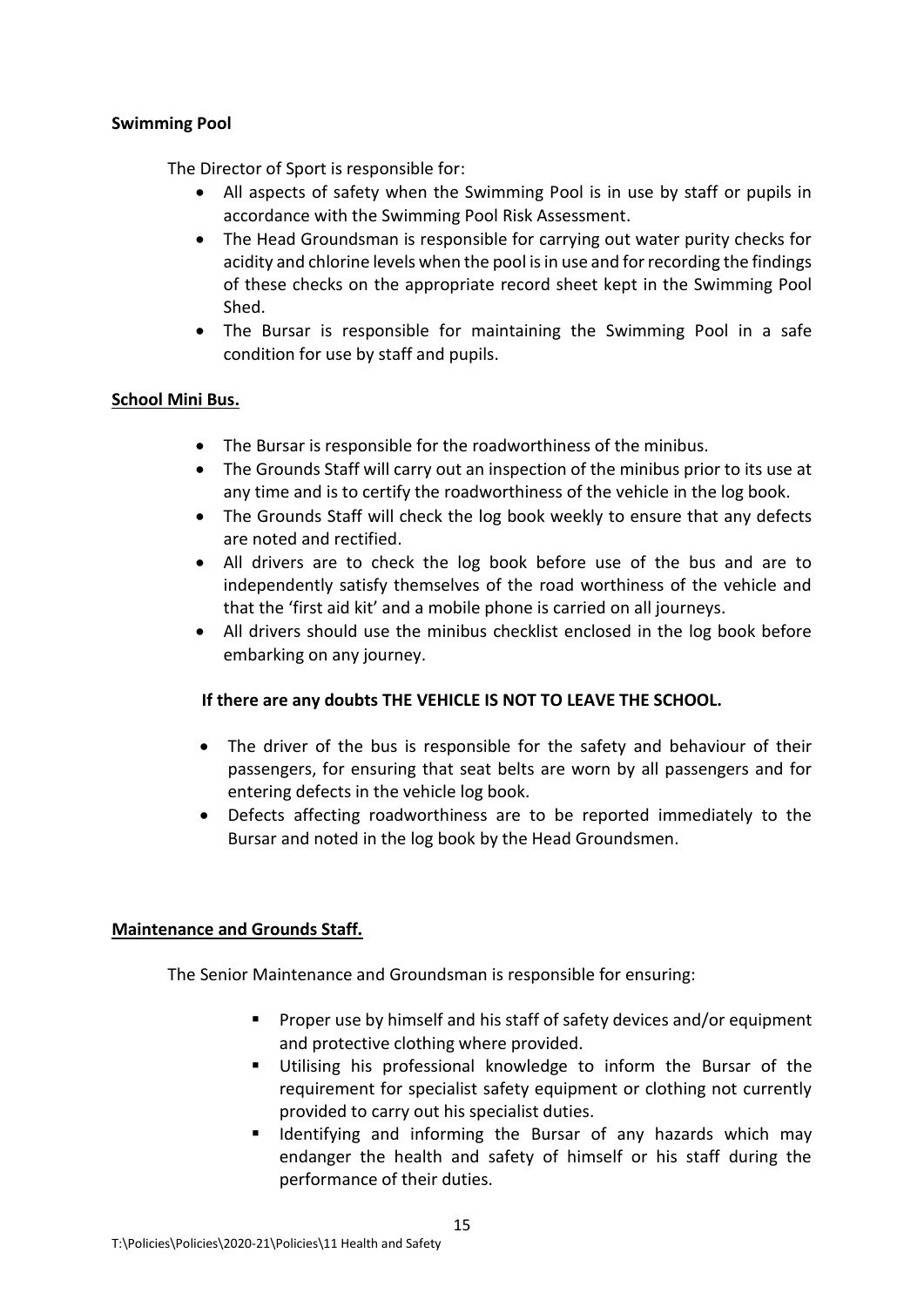- That all 'in use' hazardous substances are handled in accordance with the Control of Substances Hazardous to Health (COSHH) regulations and manufacturers recommendations as required by the Act.
- Maintaining a stock record of all hazardous substances stored within the chemical store and providing the Bursar with a copy of this stock record.
- Maintaining a record of manufacturers recommendations for 'in use' hazardous substances and for ensuring that members of his staff have read and fully understood these recommendations.
- That appropriate notices are displayed adjacent to specific hazards.
- Informing the Bursar of any accident occurring to any person during the performance of his duties that has not previously been reported to the School Nurse.
- Ensuring that his staff are fully conversant with the fire evacuation plan and assembly procedure.

## **Domestic Staff.**

The Bursar is responsible for:

- Ensuring the safety and healthy environment of all staff as far as is reasonably practicable.
- Ensuring all hazardous substances are handled in accordance with COSHH regulations and manufacturers recommendations as required by the Act and that protective clothing where provided is worn by all cleaning staff.
- Maintaining a record of manufacturer's recommendations supplied with 'in use' hazardous substances and ensuring that members of staff have read and fully understood these recommendations.
- Identifying and informing the Headmaster of any hazards which may endanger the health and safety of himself or his staff during the performance of his duties
- Ensuring staff are fully conversant with the fire evacuation plan and assembly procedure.

## **Catering Staff.**

- Ensuring the safety and healthy environment of the catering staff as far as is reasonably practicable.
- Identifying and informing the Headmaster of any hazards that may endanger the health and safety of the catering staff during the performance of their duties.
- Ensuring that the requirements of the **Food Safety Act** (Appendix A2) are fully complied with.
- Ensuring that the requirements of current food storage/handling and preparation legislation are fully complied with.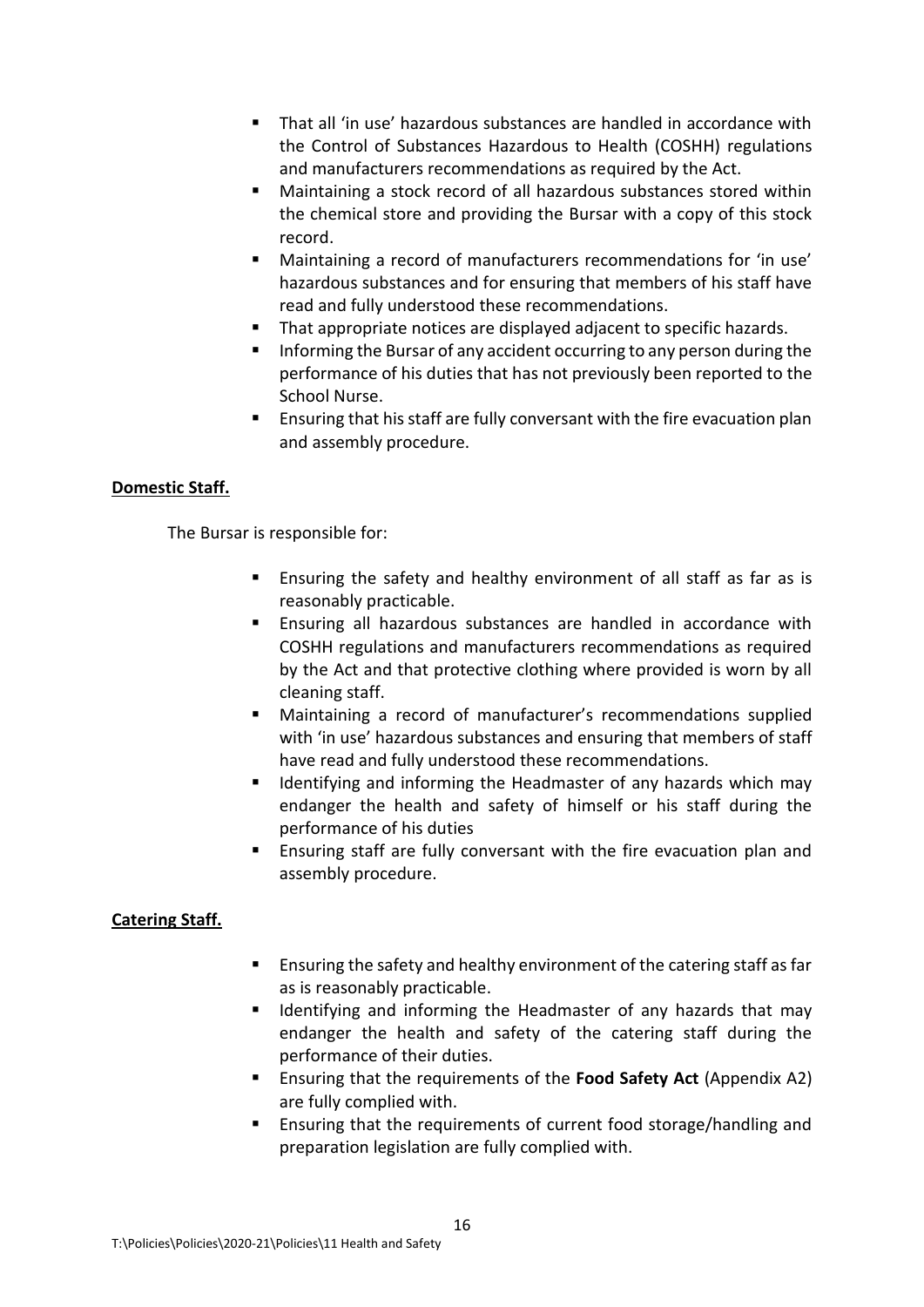- Ensuring that the Allergens and Ingredients listing for all pre-packed food and food supplied to visitors is appropriately labelled.
- Ensuring all hazardous substances are handled in accordance with COSHH regulations and manufacturers recommendations and that protective clothing where provided is worn by all members of the Catering staff during the performance of their duties.
- Maintaining a record of manufacturer's recommendations supplied with 'in use' hazardous substances and ensuring that members of staff have read and fully understood these recommendations.
- Ensuring staff are fully conversant with the fire evacuation plan and assembly procedure.

## **Sport's Hall Equipment.**

The Director of Sport is responsible for:

- Informing the Bursar of any defect in the Sports Hall or its equipment, that constitutes a hazard to pupils or staff.
- Confirming to the Bursar following the contractor's annual inspection of sports hall equipment, that the inspection has been carried out to their satisfaction.
- Confirming to the Bursar that any repairs carried out by the contractor have been carried out to their satisfaction.

#### **All Members of Staff, Academic and Non-Academic.**

All members of staff, academic and non-academic, are required to assist the Heads of Department in the discharge of their responsibilities relating to health and safety. It is the duty of all members of staff, pupils and visitors to take reasonable care for the health and safety of themselves and others. They must not take any action which is likely to create a safety hazard and are to report without delay any defect, or hazard to their teacher, Head of Department or the Safety Officer.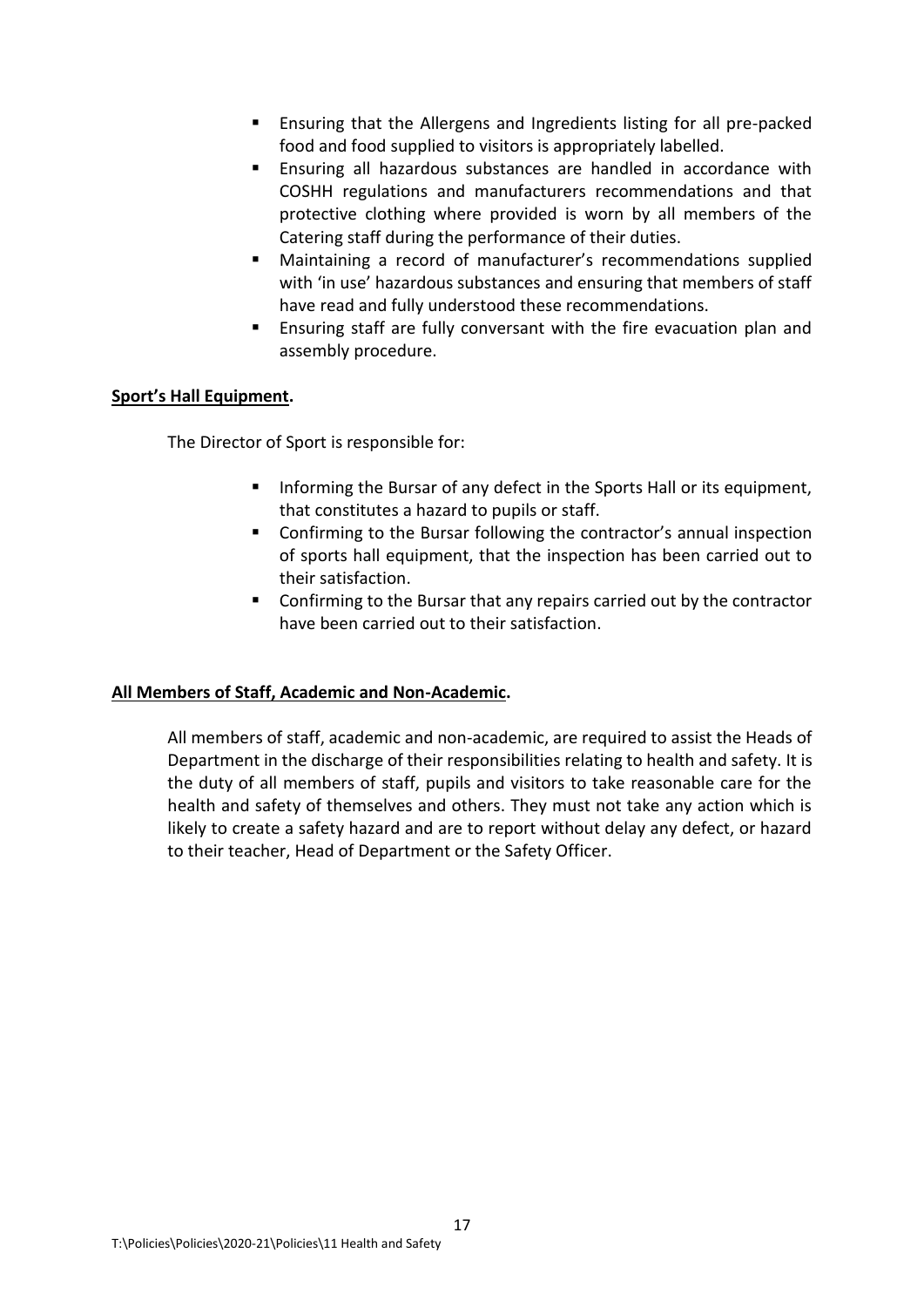#### **DIAGRAM SHOWING THE ORGANISATION FOR HEALTH AND SAFETY**



#### Members of the Health and Safety Committee

Bursar Headmaster Head of Boarding – Fire Officer Head of Science Director of Sport Head Groundsman Deputy Head – Academic Deputy Head – Pastoral School Nurse

║

Whole school Community: Staff, Pupils, Governors, Visitors, Volunteers. Contractors working on site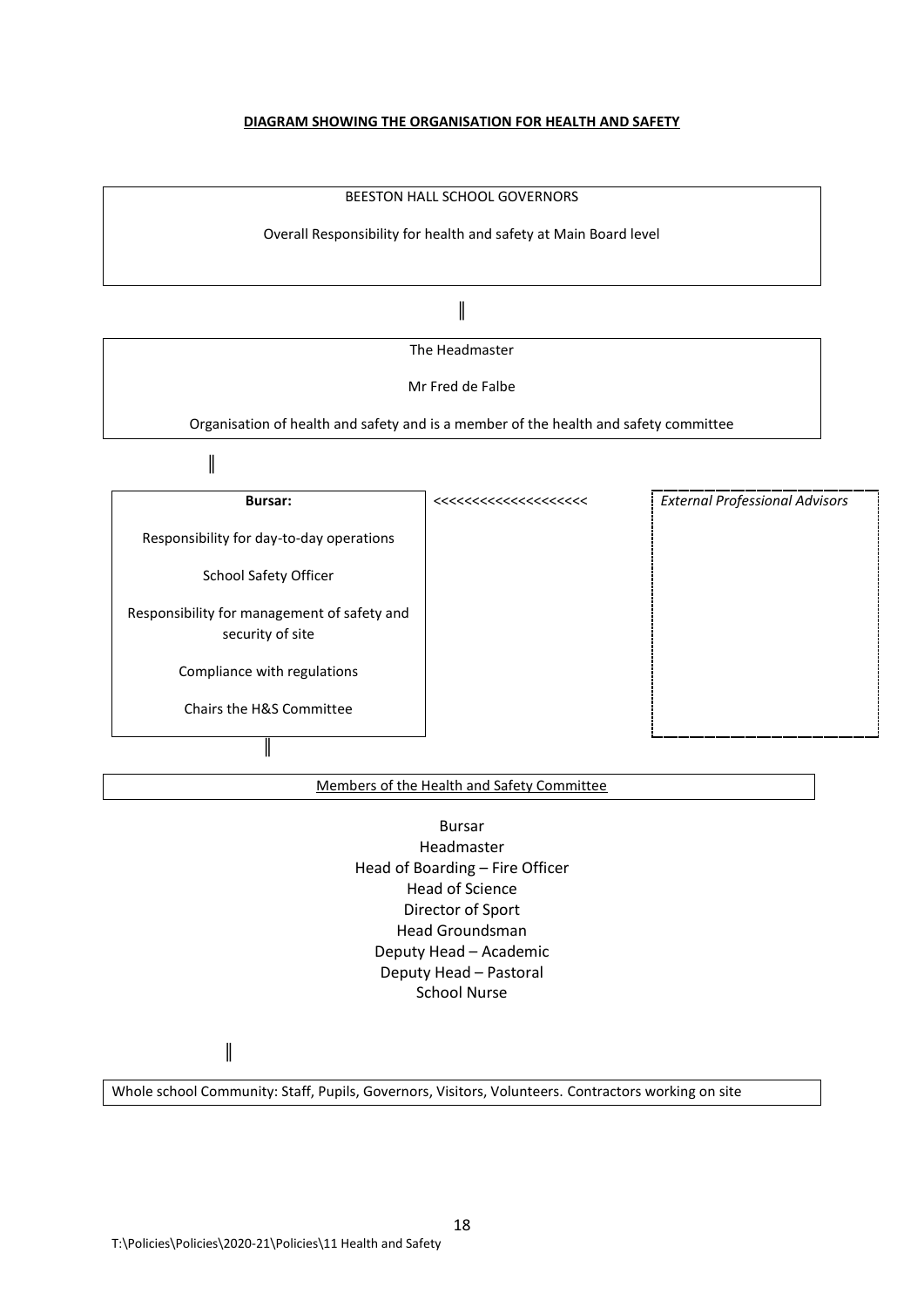#### **THE ARRANGEMENTS**

(The Safety Standards)

## **SAFE ACCESS**

Safe access to and from anywhere frequented by employees or those for whom the employer has a duty of care, e.g. pupils and visitors, is a basic safety principle required in law.

It applies not only to the obvious, like entering or leaving rooms or buildings, but to a wide range of situations and activities, a cross section of which are mentioned below.

Teaching staff must set a good example by not using impromptu means of gaining access to high shelves or cupboards etc.

Safe egress should be regularly checked outside external doors, particularly those that are little used or are Fire Exits, where there could be obstructions, holes or other hazards.

The principle of safe access applies particularly in building, construction and maintenance work, and those engaged in such work must be constantly alert to the risks involved in taking short-cut actions, when proper step ladders, long-reach ladders properly secured, tower or regular scaffolding are required.

#### **ACCIDENT INVESTIGATION AND REPORTING**

To report an accident accurately, it is first necessary to carry out an investigation, no matter how simple, in order to determine the cause or causes and record the facts about what happened.

An investigation is needed so that actions can be taken to prevent a recurrence of the circumstances that led to the accident and, where necessary, to provide information for complying with the **Report of Injuries, Diseases and Dangerous Occurrences Regulations (RIDDOR)** (Appendix B5).

Investigation of accidents, causing injury or damage to plant and/or equipment, is the responsibility of the appropriate member of staff working in conjunction with the Bursar who will carry out all necessary recordings of the event and notifications required by the abovementioned Regulations.

Full details of the reporting requirements follow.

#### **ACCIDENT REPORTING**

GENERAL

• Internal Reporting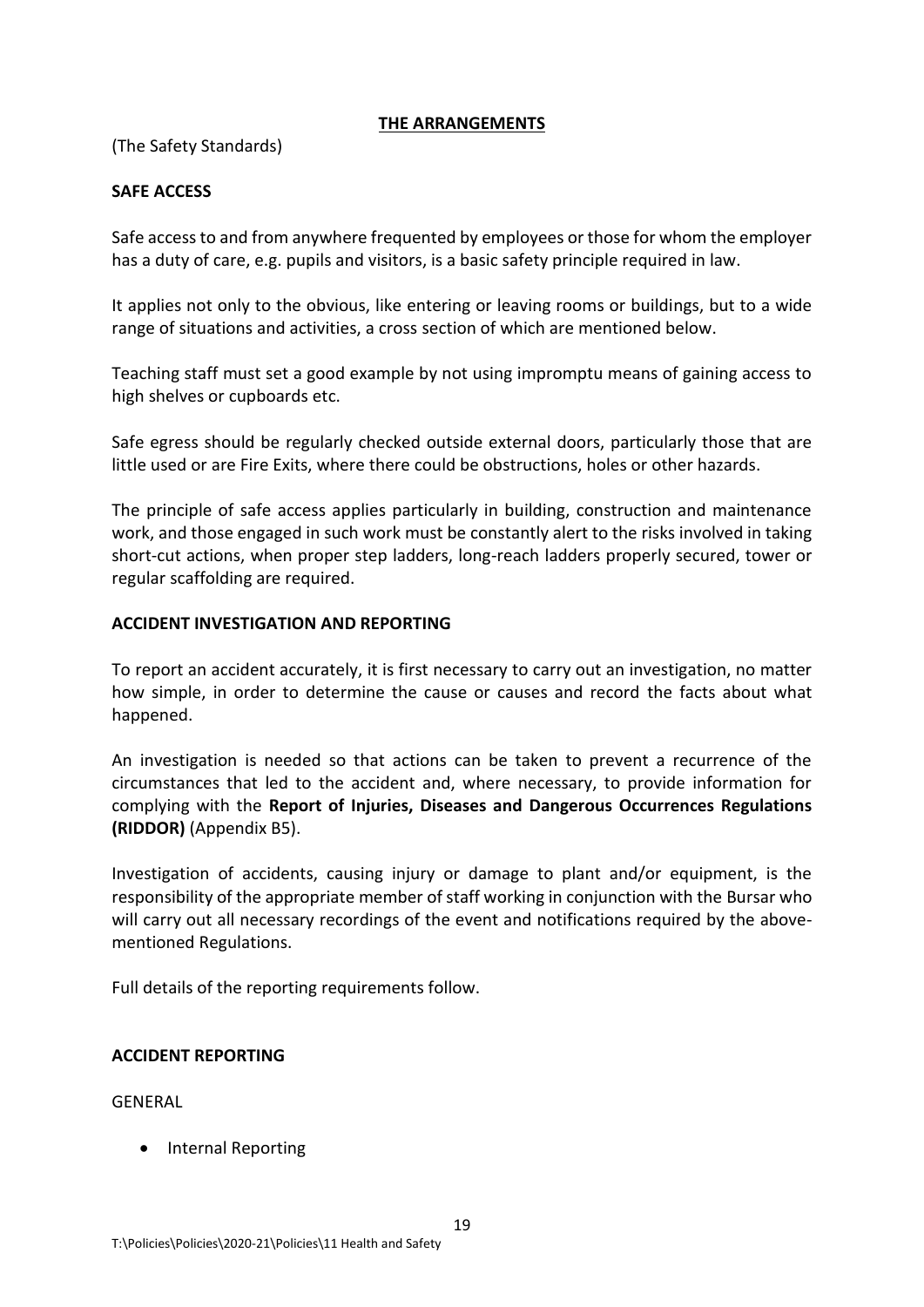- Any accident or injury is to be reported without delay to the Head, Health and Safety Officer and School Nurse.
- All accidents and injuries to staff or members of the public must be entered in the school's accident book which is held in the Surgery. This is done using the school's standard reporting form. Stocks of the form are held in the Office.
- Accidents and injuries to pupils are to be entered in the accident book. NB: all major injuries (see list which follows) must also be reported to the Bursar's Office on the standard report form.
- External Reporting Additional procedures are laid down for the external reporting of:
	- Deaths, major Injuries as defined in the following list, and other injuries entailing incapacity for more than three days.
	- Dangerous Occurrences
	- Industrial Diseases
- The variables in these procedures are:
	- The nature of the accident or incident
	- Where it occurred
	- Who it happened to
	- Who is responsible for reporting it
	- The Enforcing Authority to whom it should be reported

The correct procedure for each permutation is set out in the detailed instructions which follow:

#### **Investigation**

- The member of staff or Head, or the responsible person who is available, must gather factual information about the incident as soon as possible.
- In the event of death, major injury, or a dangerous occurrence, the scene should be left undisturbed until the Enforcing Authority has been informed of the incident.
- Clearance should be obtained from the Enforcing Authority before disturbing the scene, unless action has to be taken, for example, by the emergency services, to facilitate rescue or to prevent further danger.

## **DEATH OR MAJOR INJURY**

- In all cases of death or major injury the Bursar will notify the Health and Safety Executive immediately by telephone and keep a record of the conversation, with the name of the person spoken to.
- The completed Statutory Reporting Form (F2508) must be sent to the Enforcing Authority within 7 days of the event.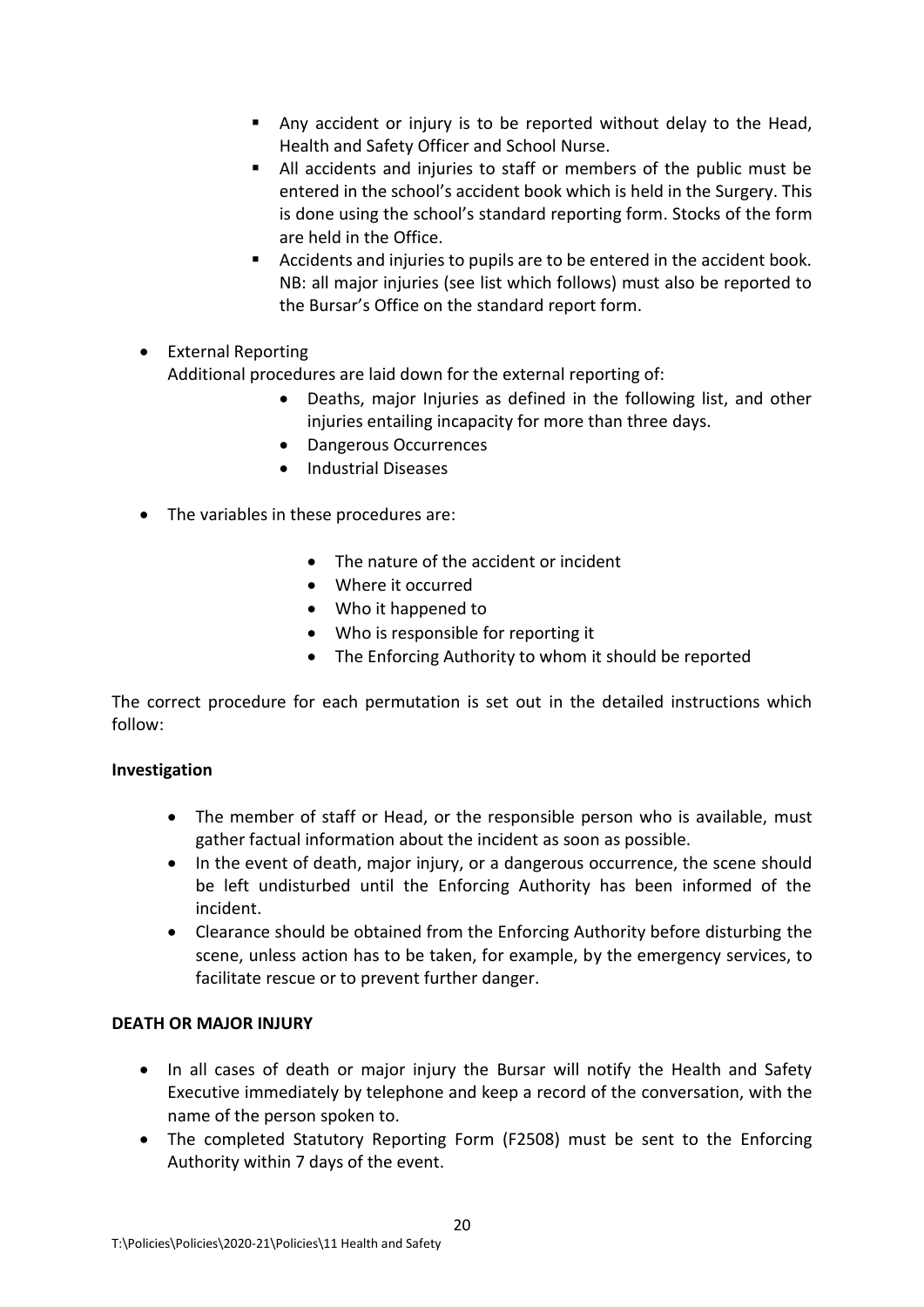## **DANGEROUS OCCURRENCES**

- If there is a victim of any of the occurrences listed earlier, the procedure at 2 above is to be followed.
- If there is no victim the occurrence is to be reported in its own right. The Bursar (on the advice of the Head) is to notify the Enforcing Authority immediately by telephone and keep a record of the conversation with the name of the person spoken to.
- The completed F2508 must be sent to the Enforcing Authority within 7 days of the event.

## **MINOR INJURIES**

- If someone sustains an injury, other than those listed in RIDDOR, which causes incapacity for work for more than 3 days, it is to be reported.
- In reckoning the three days, exclude the day of the accident, but count all days of absence or days when the victim could not carry out normal duties, including holidays, weekends, and bank holidays.
- The Bursar will send the completed F2508 to the Enforcing Authority within 7 days of the event.

## **SPECIFIC ARRANGEMENTS FOR HEALTH AND SAFETY**

The following areas/activities present identified and significant risks at Beeston Hall school. As a consequence, pupils are not allowed unsupervised access to:

- PE: where the Director of Sport keeps risk assessments for: all outdoor games, swimming, athletics, gymnastics, dance, Records of training and qualifications in lifeguarding and other subject-specific training are kept by each member of staff.
- Science: where the Head of Science keeps risk assessments for all experiments, and the use and storage of equipment. COSHH assessments and CLEAPSS Hazcards are kept on the use and safe storage of all chemicals. The Science Department keeps records of all subject-specific training by teachers and technicians.
- Art and Design: where the Head of Art and Design keeps risk assessments for all activities, the use of all equipment and machinery and the safe storage of flammables. Records of staff training are kept. Risk and COSHH assessments for the ceramic studio, the use and safe storage of oil-based paint and other flammables. Records of staff training are kept.
- Drama: where the Head of Drama keeps risk assessments for the lighting box, the safe construction, movement, building and dismounting of scenery, props and staging. Records of staff training are kept.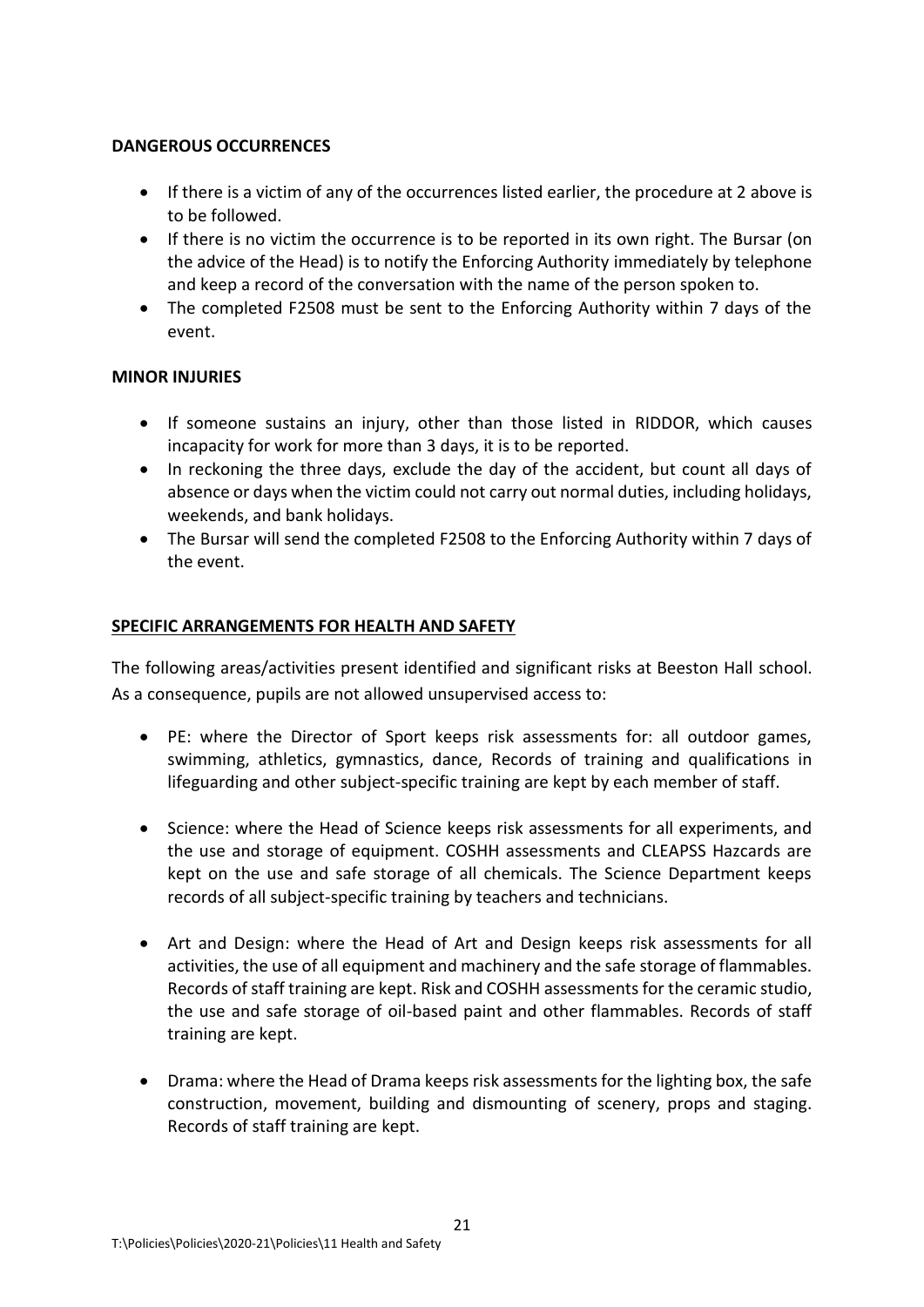- The Catering Department: where the Bursar keeps risk assessments for all activities, safe use and storage of equipment and flammables, COSHH procedures of chemicals and other products. Records of staff training are kept.
- Pupils are not allowed entry to the Grounds Staff Working Area: where risk assessments for all its activities, safe use and storage of equipment and flammables, COSHH assessments of chemicals and other products are kept. Records of staff training are kept.

Whole school polices and risk assessments supplement these departmentally based risk assessments, covering:

- Accessibility Policy
- Accident Reporting (RIDDOR)
- Anti-Bullying Policy
- Asbestos
- Building at Work
- Catering and Food Hygiene Policy
- Code of Safe Conduct for Staff
- Competent Advice
- Control of access, security and use of CCTV
- Control of Substances Harmful to Health (COSHH)
- COVID-19
- Crisis Management and Communications
- Design and Technology
- Display Screen Equipment
- Educational visits, (the EVO maintains a dossier of risk assessments and visit reports)
- Electrical Safety
- E-safety
- First Aid
- Fire safety, procedures and risk assessment
- Gas Safety
- Health and Safety Notices
- Human Flu Pandemic
- Induction of new staff
- Legionella
- Letting and Hiring
- Lightning Protection
- Manual handling
- Medical Questionnaire
- Minibus use
- Occupational Health
- Pesticides: use of
- Portable Appliance Testing (PAT)
- Pupil Supervision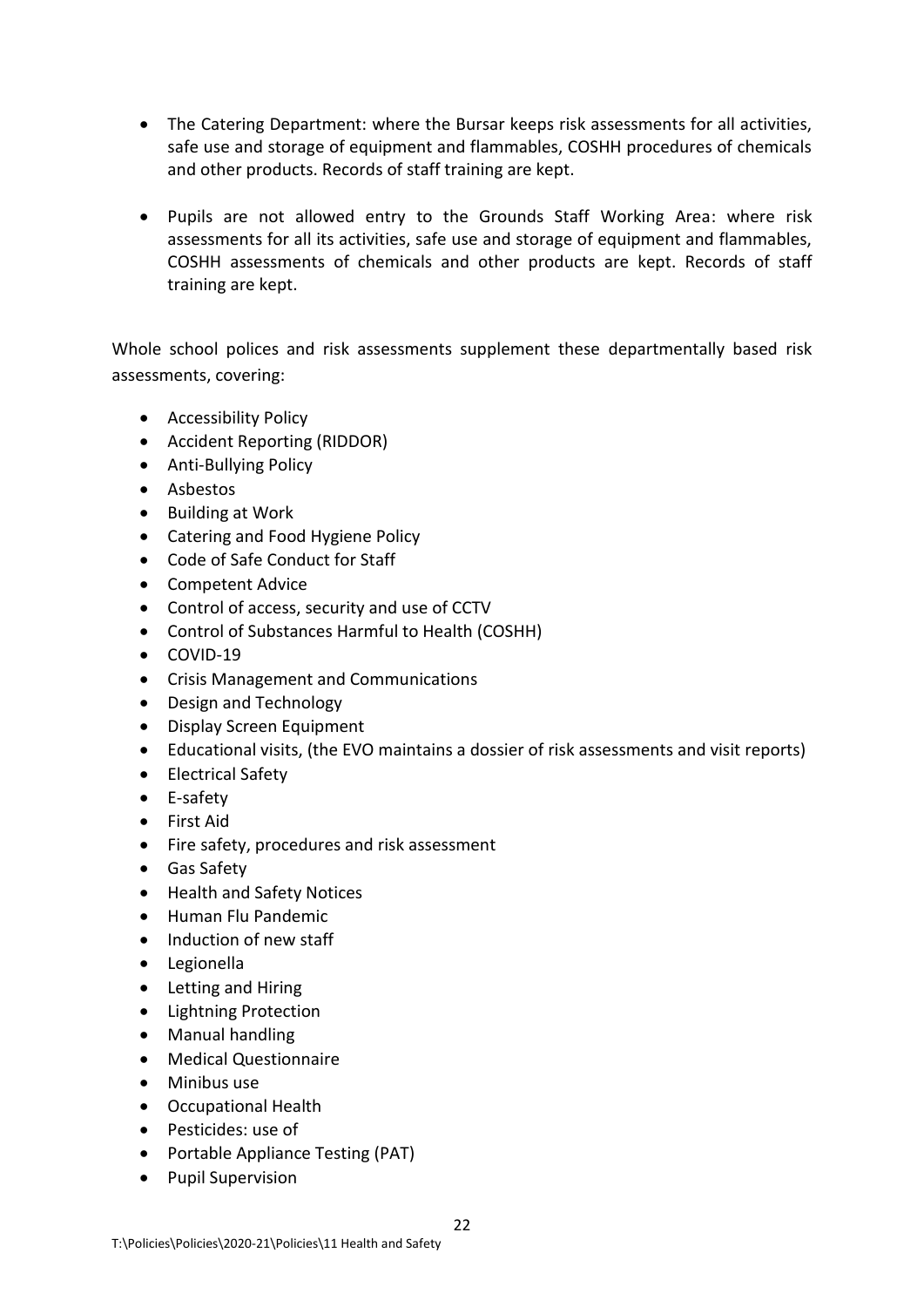- Risk Assessments: guidance on
- Security, including workplace safety and lone working
- Slips and Trips
- Special Education Needs and Disabilities (SEND)
- Sun Protection
- Swimming pool: leisure use of
- Temporary staff and Contractors
- Work Experience for Pupils
- Working at Heights
- Vehicles and on-site movements

These Risk Assessments and policies are reviewed by the Bursar who checks they have been prepared.

T:\Policies\Policies\2018-19\Policies\11 Health and Safety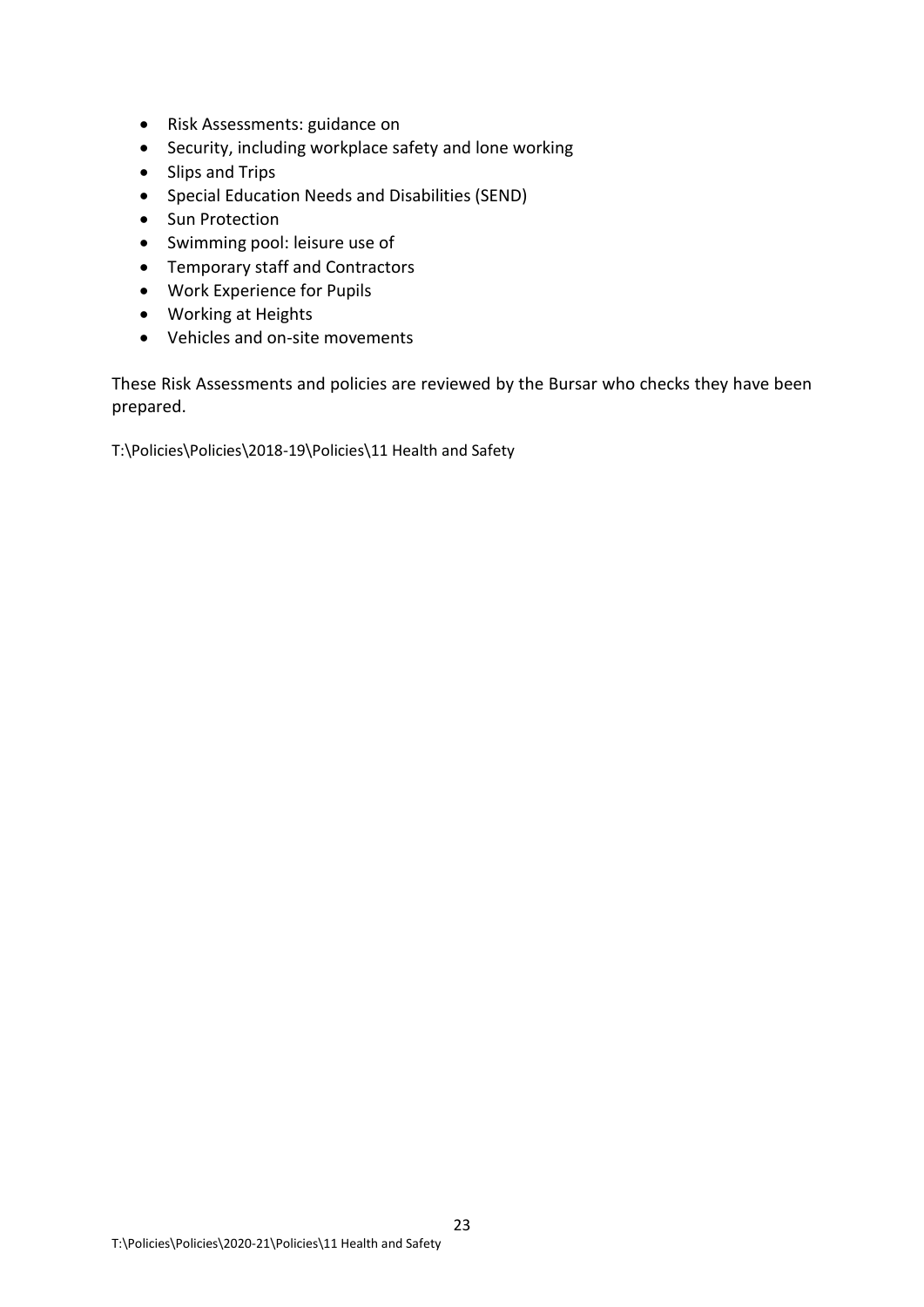## **Appendix**

## **A.**

## **Acts linked to in this policy:**

1. Health and Safety at Work Act, 1974:

[http://www.legislation.gov.uk/ukpga/1974/37/pdfs/ukpga\\_19740037\\_en.pdf](http://www.legislation.gov.uk/ukpga/1974/37/pdfs/ukpga_19740037_en.pdf)

2. Food Safety Act, 1990:

<http://www.legislation.gov.uk/ukpga/1990/16/data.pdf>

## **B.**

## **Regulations linked to in this policy:**

1. Control of Noise at Work Regulations, 2005:

[http://www.legislation.gov.uk/uksi/2005/1643/pdfs/uksi\\_20051643\\_en.pdf](http://www.legislation.gov.uk/uksi/2005/1643/pdfs/uksi_20051643_en.pdf)

2. Construction (Design and Management) Regulations, 1994:

<http://www.legislation.gov.uk/uksi/1994/3140/made/data.pdf>

3. Regulation (EC) No 852/2004 (HACCP), 2004:

<http://eur-lex.europa.eu/LexUriServ/LexUriServ.do?uri=OJ:L:2004:226:0003:0021:EN:PDF>

4. Health and Safety in Construction (Use of hard hats (pages 103-104)):

<http://www.hse.gov.uk/pubns/priced/hsg150.pdf>

5. RIDDOR, 2013:

<http://www.legislation.gov.uk/uksi/2013/1471/made/data.pdf>

6. Control of Substances Hazardous to Health Regulations 2002 (COSSH):

<http://adlib.everysite.co.uk/adlib/defra/content.aspx?id=18274>

7. Pre-packed direct sale food labelling regulations – "Natasha's Law"

https://www.food.gov.uk/business-guidance/introduction-to-allergen-labelling-changesppds

**C.**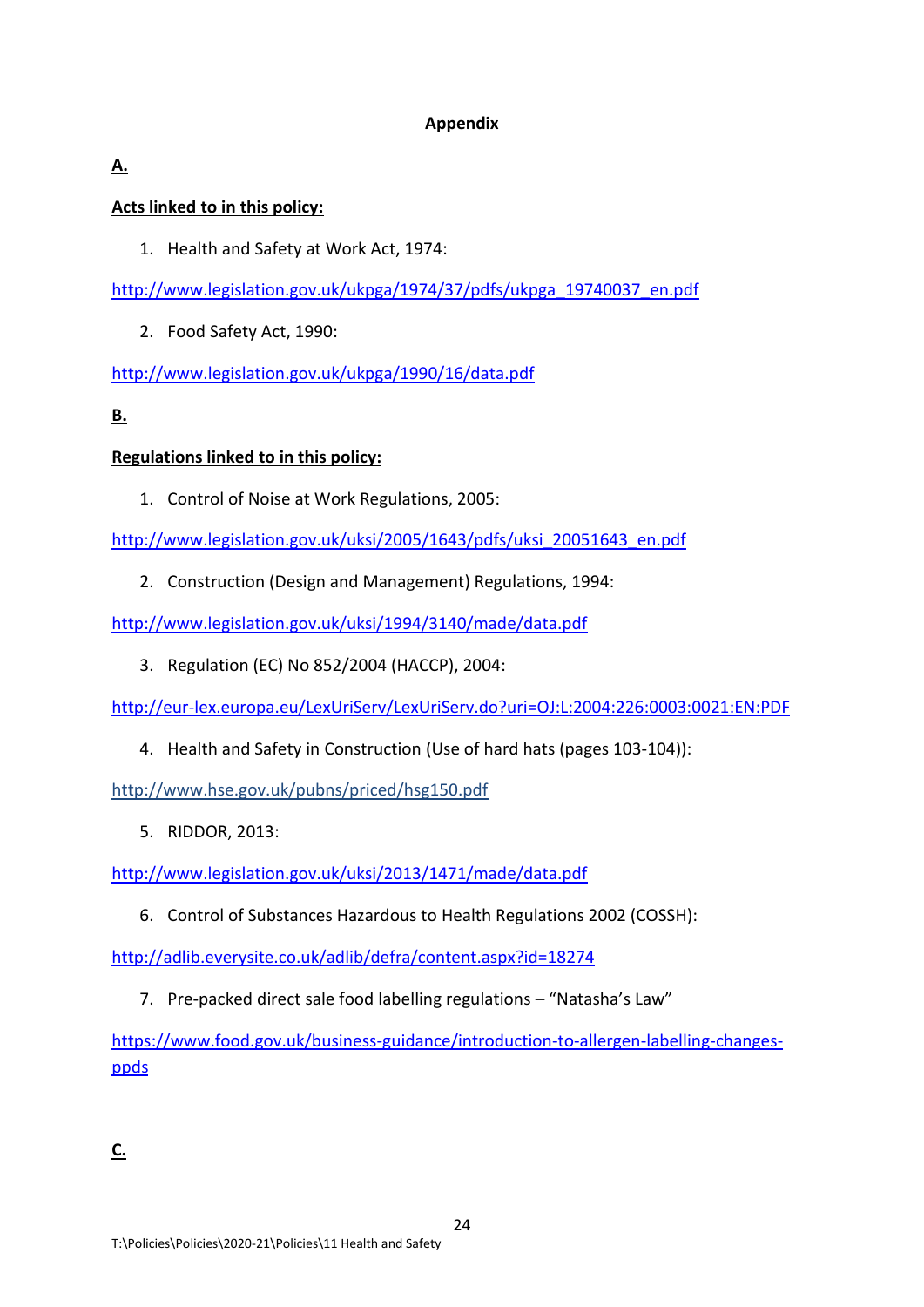## **Forms linked to in this policy:**

1. F2508 – Report Of An Injury form:

<https://extranet.hse.gov.uk/lfserver/external/F2508IE>

## **D.**

## **school policies/documents linked to in this policy:**

- 1. Beeston Hall school first aid policy
- 2. 11 COSSH policy and Risk Assessment
- 3. 11 Hazardous substances in school
- 4. 11 Hazardous substances in Teaching
- 5. 11 Legionella Management Policy
- 6. 11 Management of asbestos policy
- 7. 11 Occupational stress policy
- 8. 11 Risk Assessment Policy
- 9. 11 Policy on PAT testing
- 10. 11 Slips and Trips policy
- 11. 11 Swimming pool policy
- 12. 11 Workplace transport safety policy
- 13. 12b Beeston Hall school Fire procedure policy
- *T:\Policies\Policies\2020-21\Policies\12 Fire Safety*
- 14. Beeston Hall school swimming pool risk assessment *S:\Policies September 2020\Sport related policies\Risk Assessments*
- 15. Beeston Hall school standard reporting form
- 16. Beeston Hall school departmental Health and Safety policies:
	- i. PE department

*S:\Policies September 2020\Sport related policies\Risk Assessments*

- ii. Science department
- *S:\Policies September 2020\Health & Safety related policies incl. Fire safety*
	- iii. Art department
	- iv. Design Technology department
	- v. Drama department
	- vi. Catering department
	- vii. Grounds staff department
- 17. Covid 19 General Risk Assessment
- 18. Covid 19 September Planning Documents